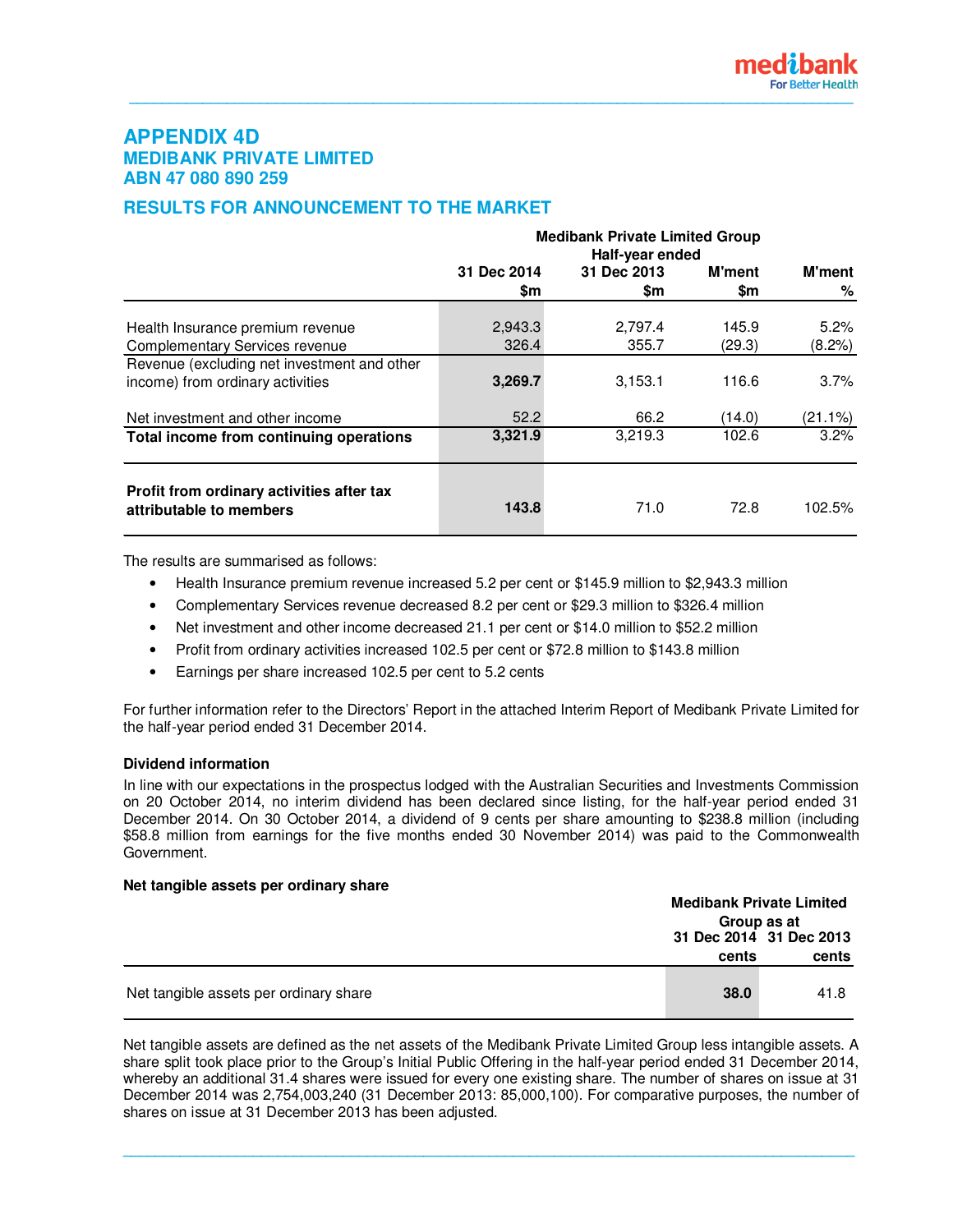

# **MEDIBANK PRIVATE LIMITED**

ABN 47 080 890 259

**INTERIM REPORT** 31 DECEMBER 2014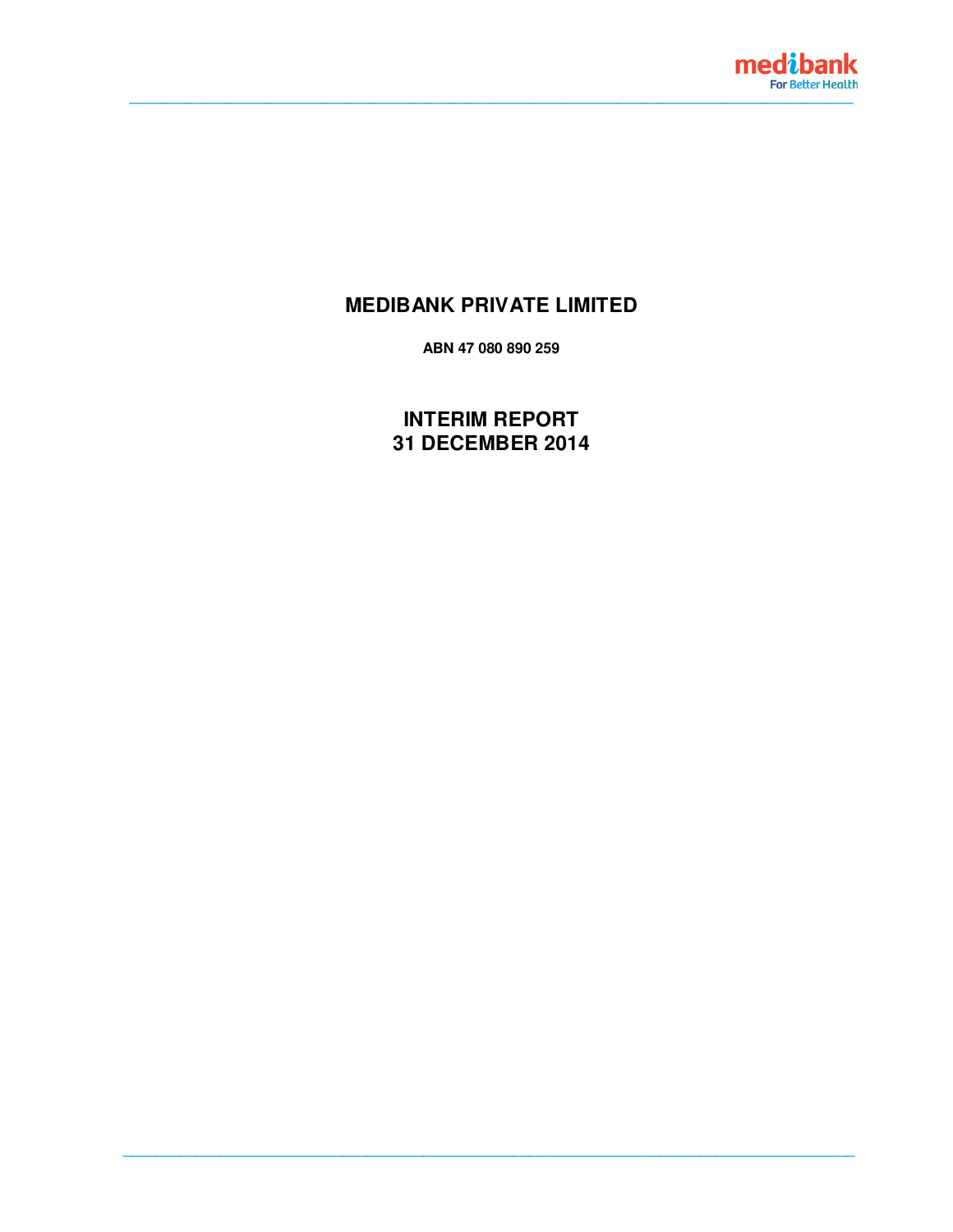

# **CONTENTS**

| Directors' report                                  | 1  |
|----------------------------------------------------|----|
| Auditor's independence declaration                 | 3  |
| Consolidated interim financial report              |    |
| Consolidated income statement                      | 4  |
| Consolidated statement of comprehensive income     | 5  |
| Consolidated statement of financial position       | 6  |
| Consolidated statement of changes in equity        | 7  |
| Consolidated statement of cash flows               | 8  |
| Notes to the consolidated financial statements     | 9  |
| Directors' declaration                             | 27 |
| Independent auditor's review report to the members | 28 |

**\_\_\_\_\_\_\_\_\_\_\_\_\_\_\_\_\_\_\_\_\_\_\_\_\_\_\_\_\_\_\_\_\_\_\_\_\_\_\_\_\_\_\_\_\_\_\_\_\_\_\_\_\_\_\_\_\_\_\_\_\_\_\_\_\_\_\_\_\_\_\_\_\_\_\_\_\_\_\_\_\_\_\_\_\_\_\_\_\_\_**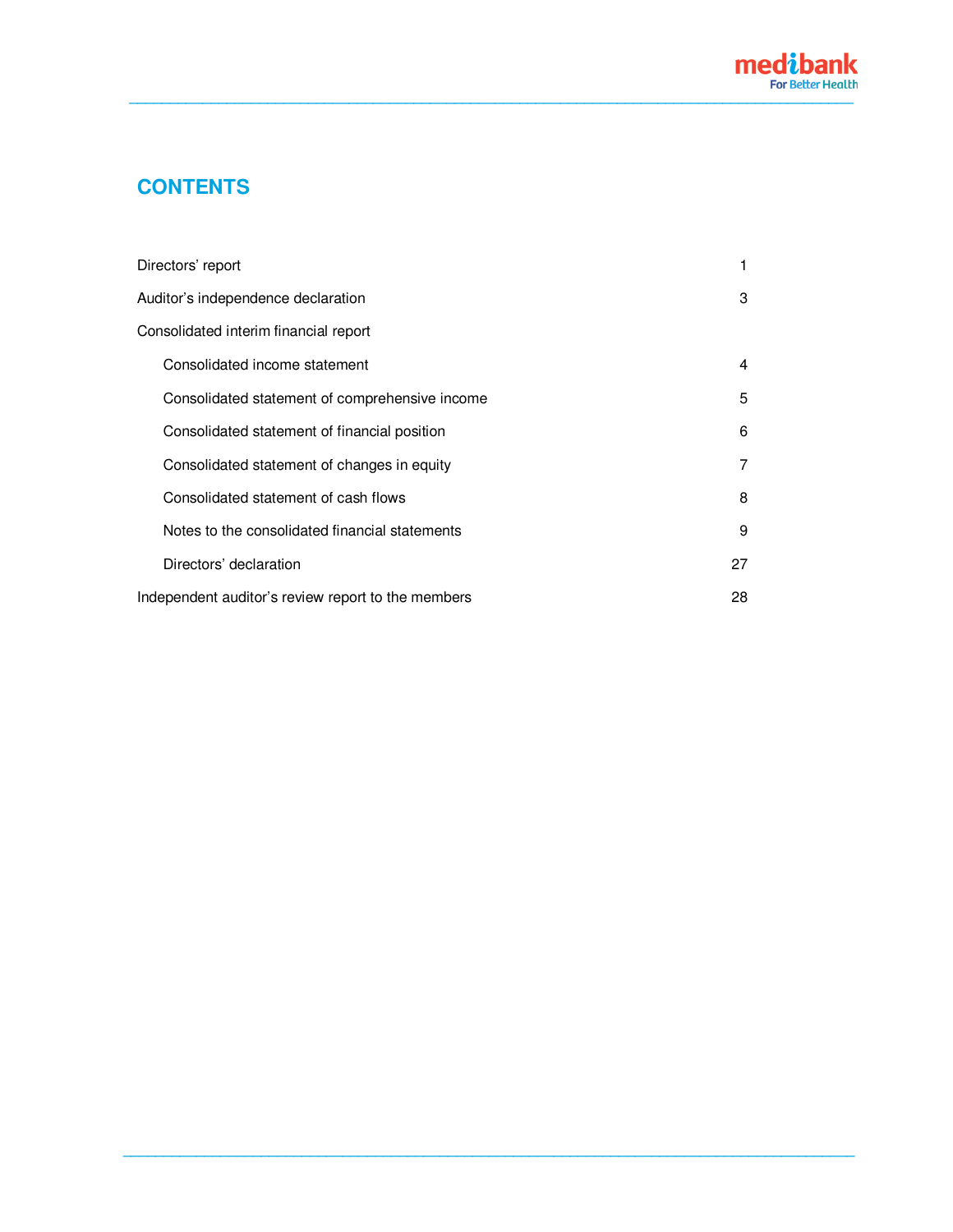# **Directors' report**



The directors of Medibank Private Limited (Medibank or the Group) present their report on the consolidated entity for the half-year ended 31 December 2014.

# **Directors**

The following persons were directors of Medibank during the whole of the half-year and up to the date of this report:

- Elizabeth Alexander AM (Chairman)
- George Savvides (Managing Director)
- Anna Bligh
- David Fagan
- Dr Cherrell Hirst AO
- Peter Hodgett
- Linda Bardo Nicholls AO
- Christine O'Reilly

# **Review of operations**

#### Group result

Reported Group net profit after tax was up 102.5% to \$143.8 million due primarily to the \$80.0 million write-down of goodwill in the prior corresponding period associated with the Telehealth business.

#### Health Insurance

Health Insurance premium revenue was up 5.2% to \$2,943.3 million.

While Medibank brand volume has declined slightly, the ahm brand delivered strong growth, now at over 500,000 members, and an increasing proportion of sales through the company's direct channels.

Health Insurance operating profit increased 32.8% to \$171.1 million, with the operating margin up from 4.6% to 5.8%. Gross margin increased from 13.7% to 13.9%. Health cost leadership initiatives continue to benefit margins, but are currently being offset by the industry-wide trends of product downgrading and churn activity.

Continued good progress was made on cost reduction initiatives. The management expense ratio reduced from 9.1% to 8.1%, a management expense decrease of \$17.6 million, including some assistance from planned timing differences for project and marketing spend which is more heavily skewed to the second half.

# Complementary Services

Complementary Services revenue declined 8.2% to \$326.4 million and operating profit declined 40.5% to \$7.2 million, reflecting the impact of non-renewal of the Immigration Contract with effect from July 2014. Excluding the impact of the Immigration Contract, ongoing business revenue was flat compared to the prior corresponding period.

The strategic review of the various businesses within Complementary Services continues, as part of driving further performance improvements.

# Investment Income

Net investment income fell from \$64.7 million to \$43.4 million, primarily due to relatively lower returns from equity markets and lower interest rates compared to the prior corresponding period. A revised strategic asset allocation was implemented during the period which saw an increase in the targeted allocation to growth assets from 17% to 25%.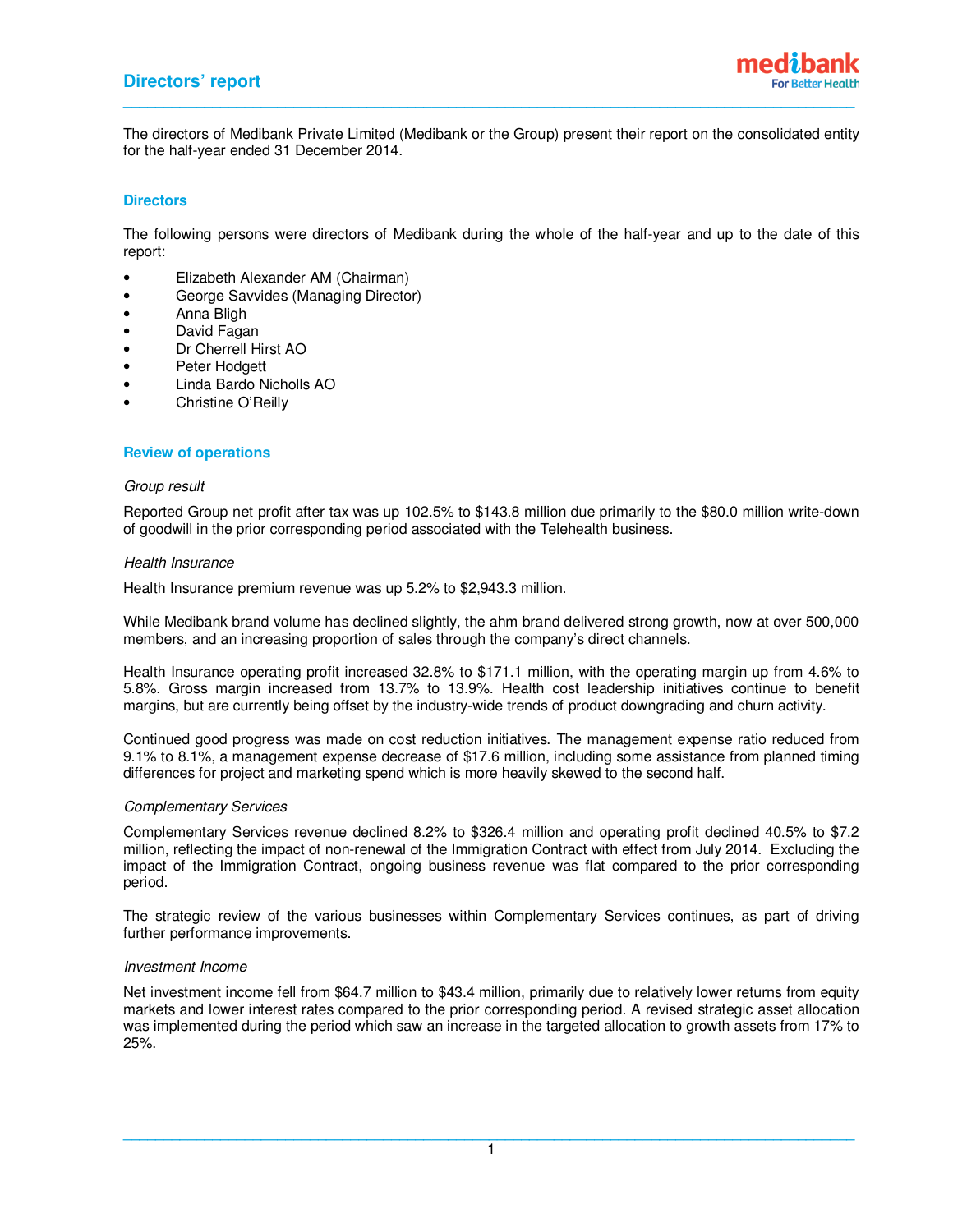# **Directors' report (continued)**

# **Listing**

Medibank listed on the Australian Securities Exchange (ASX) on 25 November 2014. A diversified group of retail and institutional shareholders, both domestic and international, acquired stock in Medibank at the listing.

**\_\_\_\_\_\_\_\_\_\_\_\_\_\_\_\_\_\_\_\_\_\_\_\_\_\_\_\_\_\_\_\_\_\_\_\_\_\_\_\_\_\_\_\_\_\_\_\_\_\_\_\_\_\_\_\_\_\_\_\_\_\_\_\_\_\_\_\_\_\_\_\_\_\_\_\_\_\_\_\_\_\_\_\_\_\_\_\_\_\_**

A share split took place prior to the Group's Initial Public Offering in the half-year period ended 31 December 2014, whereby an additional 31.4 shares were issued for every one existing share. The share split did not increase the balance of the Group's contributed equity, as no new shares were issued.

# **Rounding of amounts**

The amounts contained in this report and in the financial report have been rounded to the nearest hundred thousand dollars (where rounding is applicable) unless specifically stated otherwise under the relief available pursuant to Australian Securities and Investments Commission Class Order 98/100. Medibank is an entity to which that Class Order applies.

# **Auditor's independence declaration**

A copy of the Auditor's independence declaration as required by section 307C of the Corporations Act 2001 is set out on page 3.

This report is made in accordance with a resolution of the directors.

Elizabeth Alexander AM George Savvides

paye Souvides

Managing Director

20 February 2015 Melbourne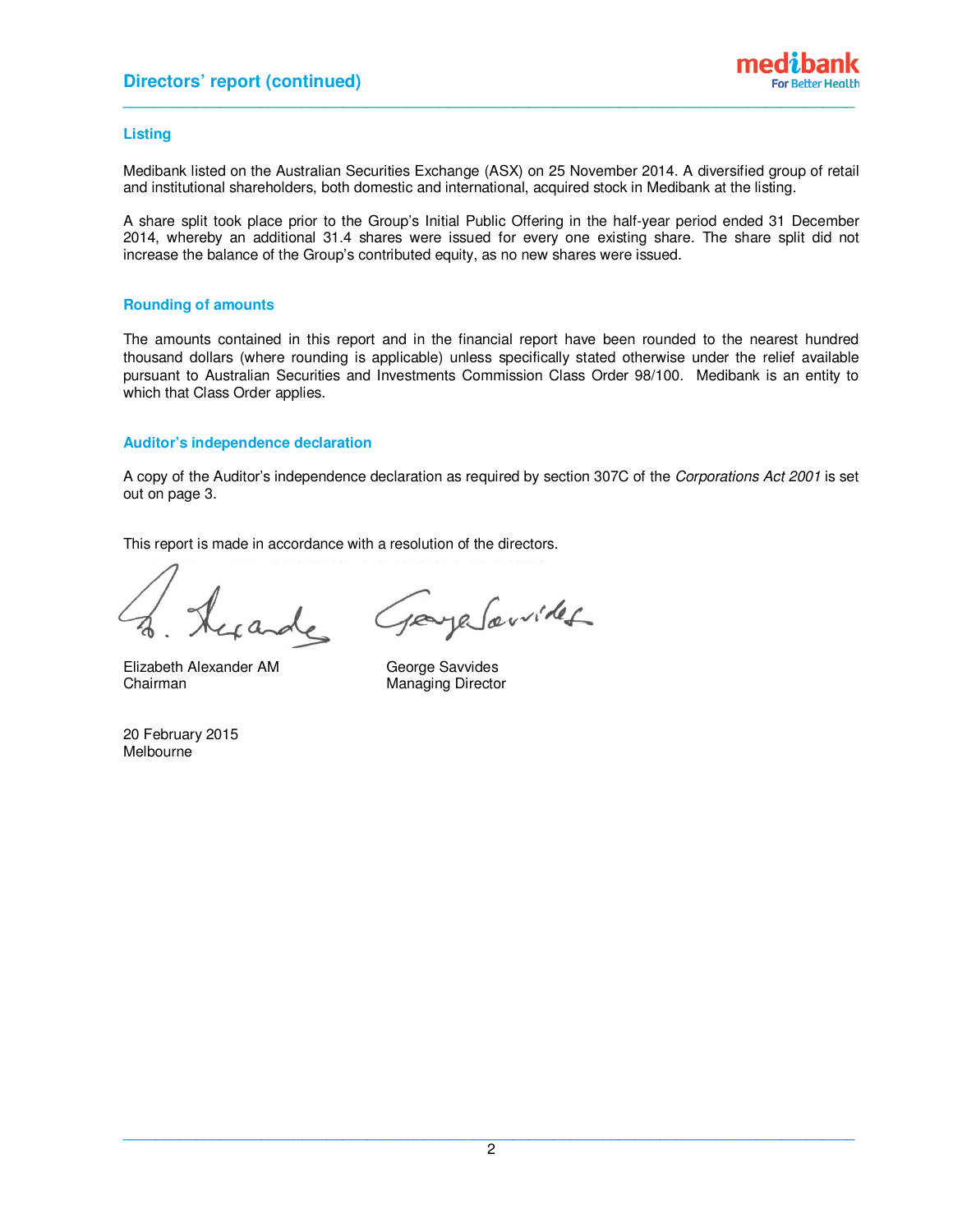

# **Auditor's Independence Declaration**

As lead auditor for the review of Medibank Private Limited for the half-year ended 31 December 2014, I declare that to the best of my knowledge and belief, there have been:

- a) no contraventions of the auditor independence requirements of the *Corporations Act 2001* in relation to the review; and
- b) no contraventions of any applicable code of professional conduct in relation to the review*.*

This declaration is in respect of Medibank Private Limited and the entities it controlled during the period.

May B. Daldren

Mary Waldron Melbourne Partner 2015 PricewaterhouseCoopers

*PricewaterhouseCoopers, ABN 52 780 433 757 Freshwater Place, 2 Southank Boulevard, SOUTHBANK VIC 3006, GPO Box 1331, MELBOURNE VIC 3001 T +61 3 8603 1000, F +61 3 8603 1999, www.pwc.com.au*

Liability limited by a scheme approved under Professional Standards Legislation.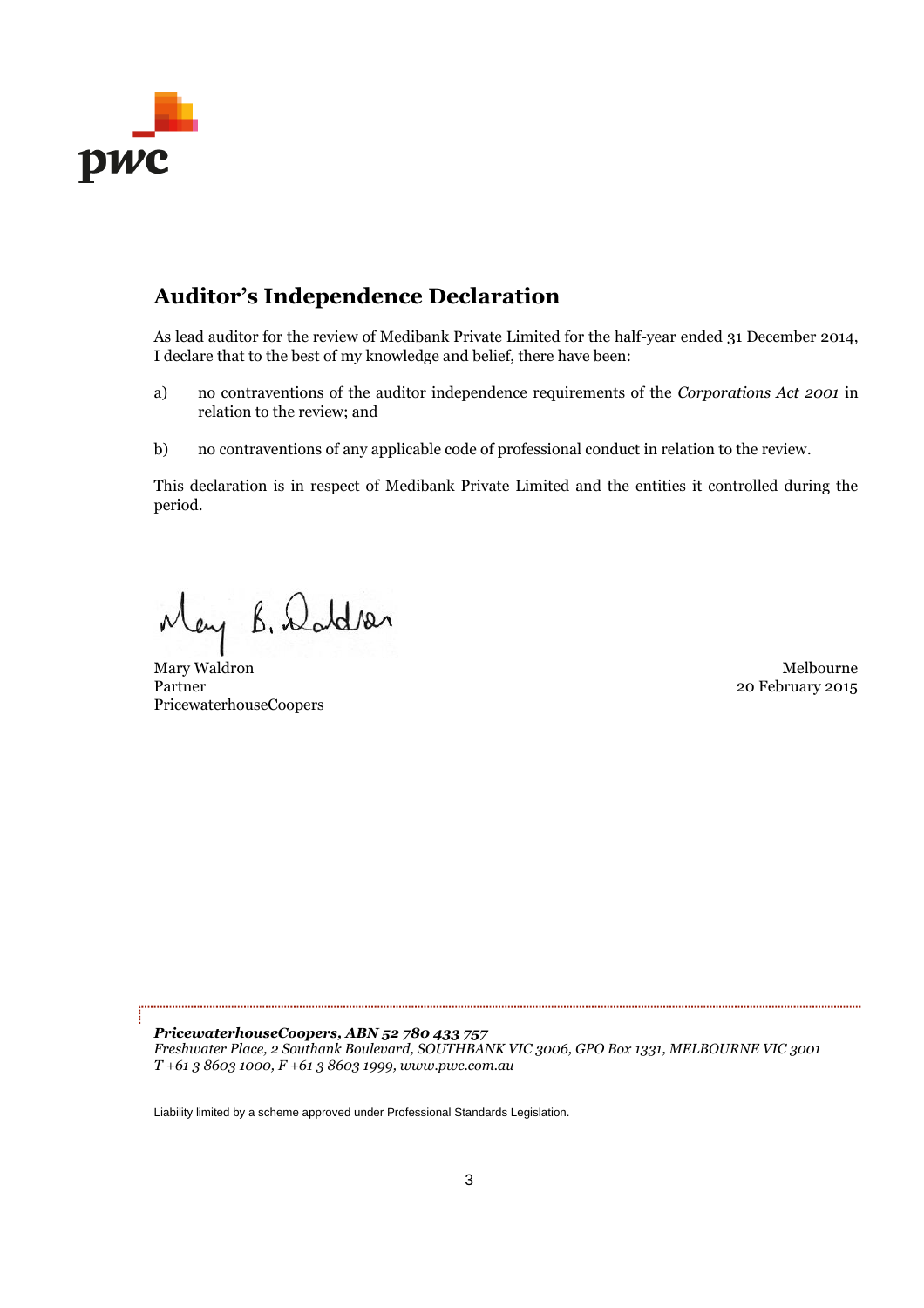# **Consolidated income statement**

For the half-year ended 31 December 2014

|                                                               | 31 Dec 2014  | 31 Dec 2013 |
|---------------------------------------------------------------|--------------|-------------|
| Note                                                          | \$m          | \$m         |
|                                                               |              |             |
|                                                               |              |             |
| Revenue                                                       |              |             |
| Health Insurance premium revenue<br>4(a)                      | 2,943.3      | 2,797.4     |
| <b>Complementary Services revenue</b>                         | 326.4        | 355.7       |
|                                                               | 3,269.7      | 3,153.1     |
|                                                               |              |             |
| Other income                                                  | 8.8          | 1.5         |
| <b>Expenses</b>                                               |              |             |
| Claims expense                                                | (2,529.8)    | (2, 374.7)  |
| Medical services expense                                      | (203.7)      | (191.9)     |
| Employee benefits expense                                     | (193.1)      | (236.4)     |
| Office and administration expense                             | (51.6)       | (55.4)      |
| Marketing expense                                             | (36.9)       | (45.4)      |
| Information technology expense                                | (29.2)       | (36.5)      |
| Professional service expense                                  | (19.1)       | (17.0)      |
| Lease expense                                                 | (22.1)       | (17.3)      |
| Depreciation and amortisation expense                         | (30.1)       | (26.8)      |
| 9<br>Impairment expense                                       |              | (80.0)      |
| Other expenses                                                | (4.2)        | (6.2)       |
|                                                               | (3, 119.8)   | (3,087.6)   |
|                                                               |              |             |
| Profit before net investment income and income tax            | 158.7        | 67.0        |
| Net investment income<br>4(b)                                 | 43.4         | 64.7        |
|                                                               |              |             |
| Profit for the half-year before income tax                    | 202.1        | 131.7       |
| 5(a)<br>Income tax expense                                    | (58.3)       | (60.7)      |
| Profit for the half-year                                      | 143.8        | 71.0        |
|                                                               |              |             |
|                                                               |              |             |
|                                                               | <b>Cents</b> | Cents       |
|                                                               |              |             |
| Earnings per share for profit attributable to ordinary equity |              |             |
| holders of the Company                                        |              |             |
| Basic earnings per share<br>16                                | 5.2          | 2.6         |
| 16<br>Diluted earnings per share                              | 5.2          | 2.6         |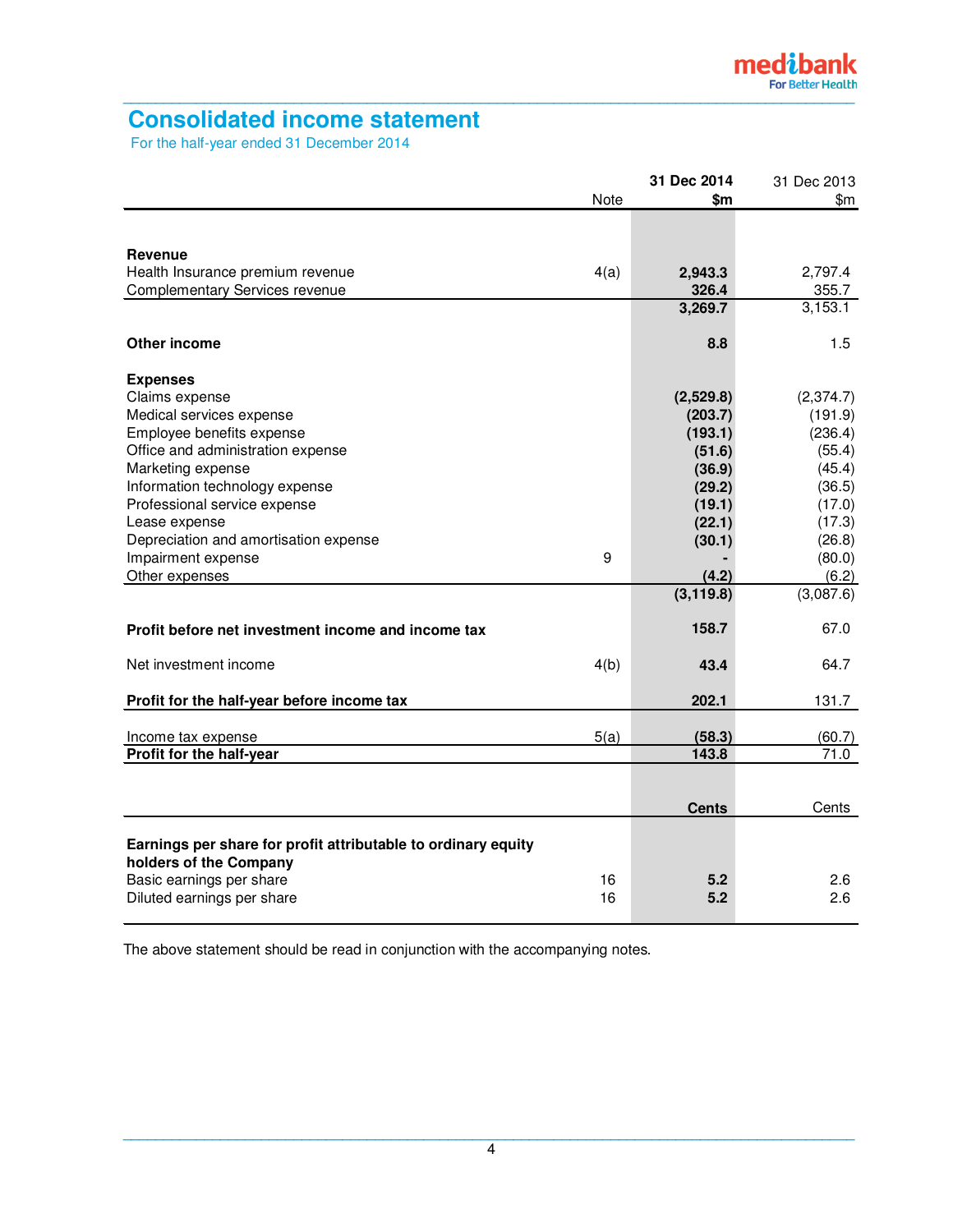# **Consolidated statement of comprehensive income**

For the half-year ended 31 December 2014

|                                                                                                                                                         | 31 Dec 2014<br>\$m | 31 Dec 2013<br>\$m |
|---------------------------------------------------------------------------------------------------------------------------------------------------------|--------------------|--------------------|
| <b>Profit for the half-year</b>                                                                                                                         | 143.8              | 71.0               |
| Other comprehensive income, net of tax<br>Items that may be reclassified to profit or loss<br>Exchange differences on translation of foreign operations | 0.1                | 0.4                |
| Items that will not be reclassified to profit or loss<br>Revaluation of land and buildings                                                              | (0.1)              |                    |
|                                                                                                                                                         |                    | 0.4                |
| Total comprehensive income for the half-year                                                                                                            | 143.8              | 71.4               |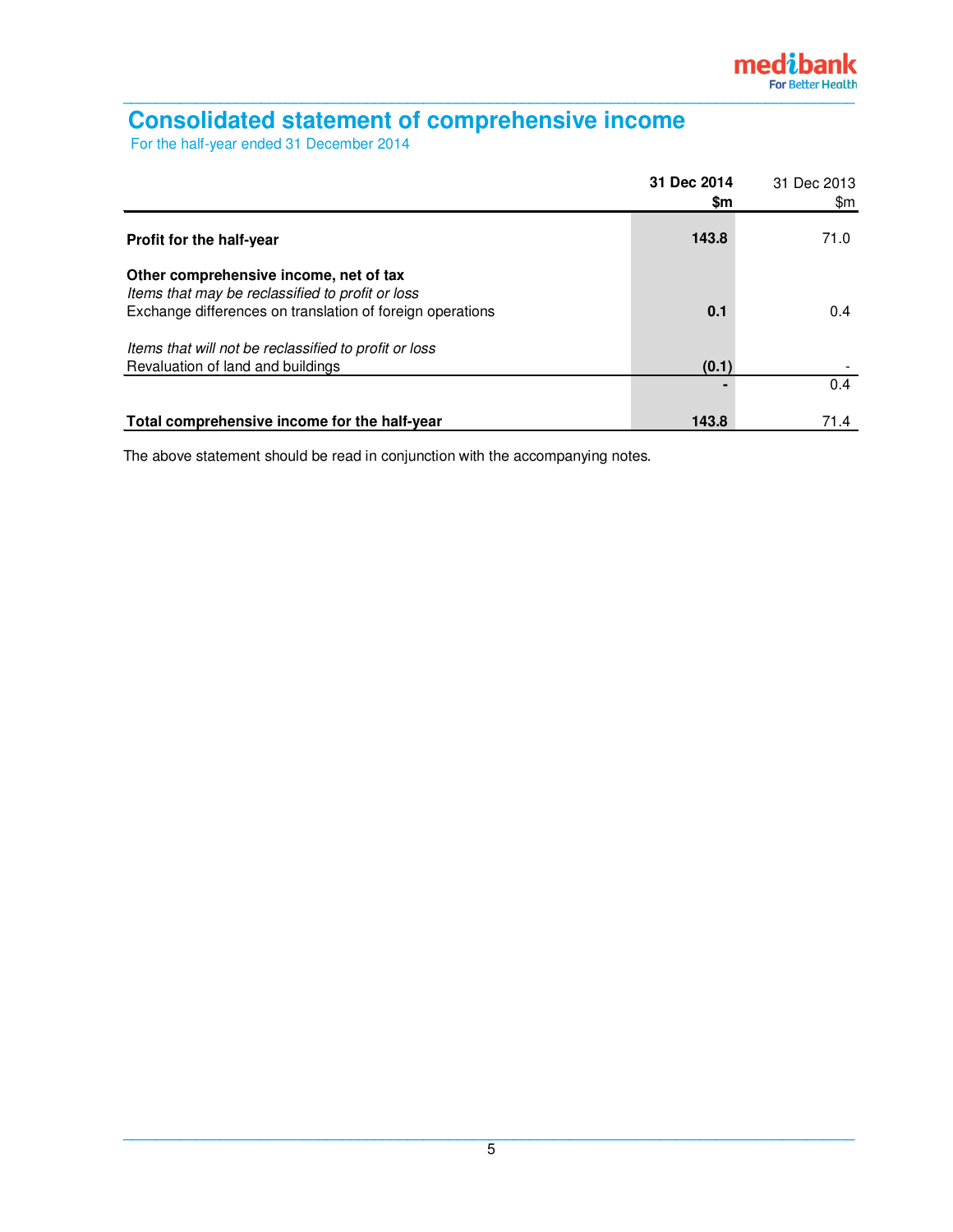# **Consolidated statement of financial position**

As at 31 December 2014

|                                                                                         |      | 31 Dec 2014 | 30 Jun 2014          |
|-----------------------------------------------------------------------------------------|------|-------------|----------------------|
|                                                                                         | Note | \$m         | \$m                  |
|                                                                                         |      |             |                      |
| <b>Current assets</b>                                                                   |      |             |                      |
| Cash and cash equivalents                                                               |      | 470.8       | 708.0                |
| Trade and other receivables                                                             |      | 301.8       | 338.6                |
| Inventories                                                                             |      | 0.9         | 0.8                  |
| Financial assets at fair value through profit or loss                                   | 6    | 1,425.5     | 1,490.6              |
| Deferred acquisition costs                                                              |      | 14.9        | 11.3                 |
| Other assets                                                                            |      | 9.6         | 8.2                  |
| Assets held for sale                                                                    | 21   | 10.4        |                      |
| <b>Total current assets</b>                                                             |      | 2,233.9     | 2,557.5              |
| <b>Non-current assets</b>                                                               |      |             |                      |
| Property, plant and equipment                                                           | 7    | 123.5       | 138.0                |
| Deferred tax assets                                                                     | 8    | 2.8         | 8.3                  |
| Intangible assets                                                                       | 9    | 252.7       | 243.5                |
| Deferred acquisition costs                                                              |      | 31.1        | 26.7                 |
| Other assets                                                                            |      | 0.7         | 0.3                  |
| <b>Total non-current assets</b>                                                         |      | 410.8       | 416.8                |
|                                                                                         |      |             |                      |
| <b>Total assets</b>                                                                     |      | 2,644.7     | 2,974.3              |
| <b>Current liabilities</b>                                                              |      |             |                      |
| Trade and other payables                                                                | 10   | 272.2       | 345.1                |
|                                                                                         | 6    | 0.4         | 0.3                  |
| Financial liabilities at fair value through profit or loss<br><b>Claims liabilities</b> | 11   | 362.3       | 380.6                |
| Unearned premium liability                                                              | 12   | 484.3       | 621.4                |
| Tax liability                                                                           |      | 22.4        | 26.8                 |
| Provisions                                                                              | 13   | 62.3        | 89.7                 |
| <b>Total current liabilities</b>                                                        |      | 1,203.9     | $1,463.\overline{9}$ |
|                                                                                         |      |             |                      |
| <b>Non-current liabilities</b>                                                          |      |             |                      |
| Trade and other payables                                                                | 10   | 36.6        | 1.3                  |
| <b>Claims liabilities</b>                                                               | 11   | 19.4        | 26.5                 |
| Unearned premium liability                                                              | 12   | 44.4        | 43.5                 |
| Provisions                                                                              | 13   | 41.5        | 45.2                 |
| <b>Total non-current liabilities</b>                                                    |      | 141.9       | 116.5                |
| <b>Total liabilities</b>                                                                |      | 1,345.8     | 1,580.4              |
|                                                                                         |      |             |                      |
| <b>Net assets</b>                                                                       |      | 1,298.9     | 1,393.9              |
| <b>Equity</b>                                                                           |      |             |                      |
| Contributed equity                                                                      | 14   | 85.0        | 85.0                 |
| Reserves                                                                                |      | 20.9        | 20.9                 |
| Retained earnings                                                                       |      | 1,193.0     | 1,288.0              |
|                                                                                         |      |             |                      |
| <b>Total equity</b>                                                                     |      | 1,298.9     | 1,393.9              |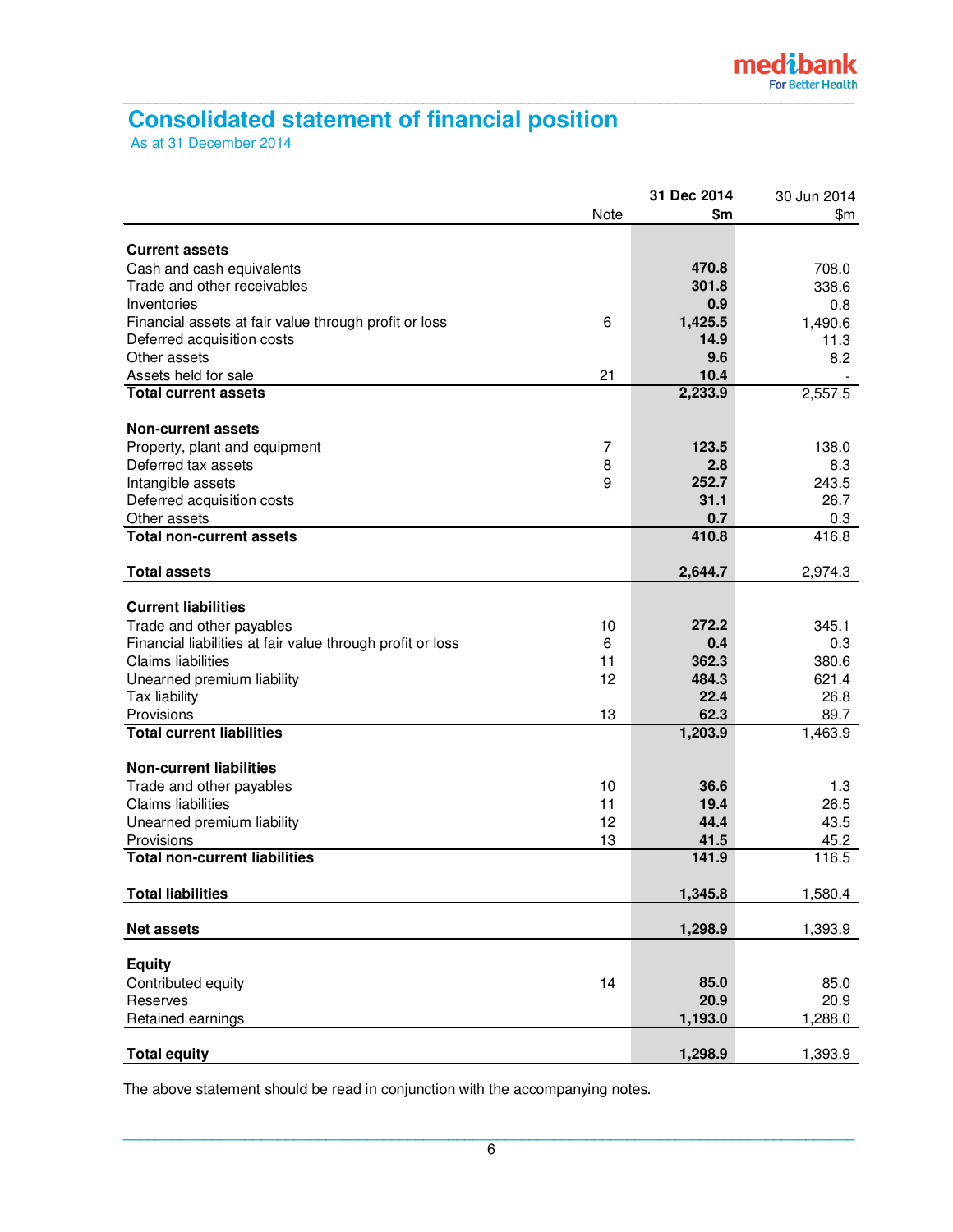# **Consolidated statement of changes in equity**

For the half-year ended 31 December 2014

|                                          | <b>Contributed</b> |                 | <b>Retained</b> | <b>Total</b> |
|------------------------------------------|--------------------|-----------------|-----------------|--------------|
|                                          | equity             | <b>Reserves</b> | earnings        | equity       |
|                                          | \$m                | \$m             | \$m             | \$m          |
| Balance at 1 July 2013                   | 85.0               | 18.6            | 1,299.1         | 1,402.7      |
| Profit for the half-year                 |                    |                 | 71.0            | 71.0         |
| Other comprehensive income               |                    | 0.4             |                 | 0.4          |
| Total comprehensive income for the       |                    |                 |                 |              |
| half-year                                |                    | 0.4             | 71.0            | 71.4         |
| <b>Transactions with owners in their</b> |                    |                 |                 |              |
| capacity as owners:                      |                    |                 |                 |              |
| Dividends paid                           |                    |                 | (78.1)          | (78.1)       |
| Balance at 31 December 2013              | 85.0               | 19.0            | 1,292.0         | 1,396.0      |
| Balance at 1 July 2014                   | 85.0               | 20.9            | 1,288.0         | 1,393.9      |
|                                          |                    |                 |                 |              |
| Profit for the half-year                 |                    |                 | 143.8           | 143.8        |
| Other comprehensive income               |                    |                 |                 |              |
| Total comprehensive income for the half- |                    |                 |                 |              |
| year                                     | $\blacksquare$     |                 | 143.8           | 143.8        |
| Transactions with owners in their        |                    |                 |                 |              |
| capacity as owners:                      |                    |                 |                 |              |
| Dividends paid                           |                    |                 | (238.8)         | (238.8)      |
| <b>Balance at 31 December 2014</b>       | 85.0               | 20.9            | 1,193.0         | 1,298.9      |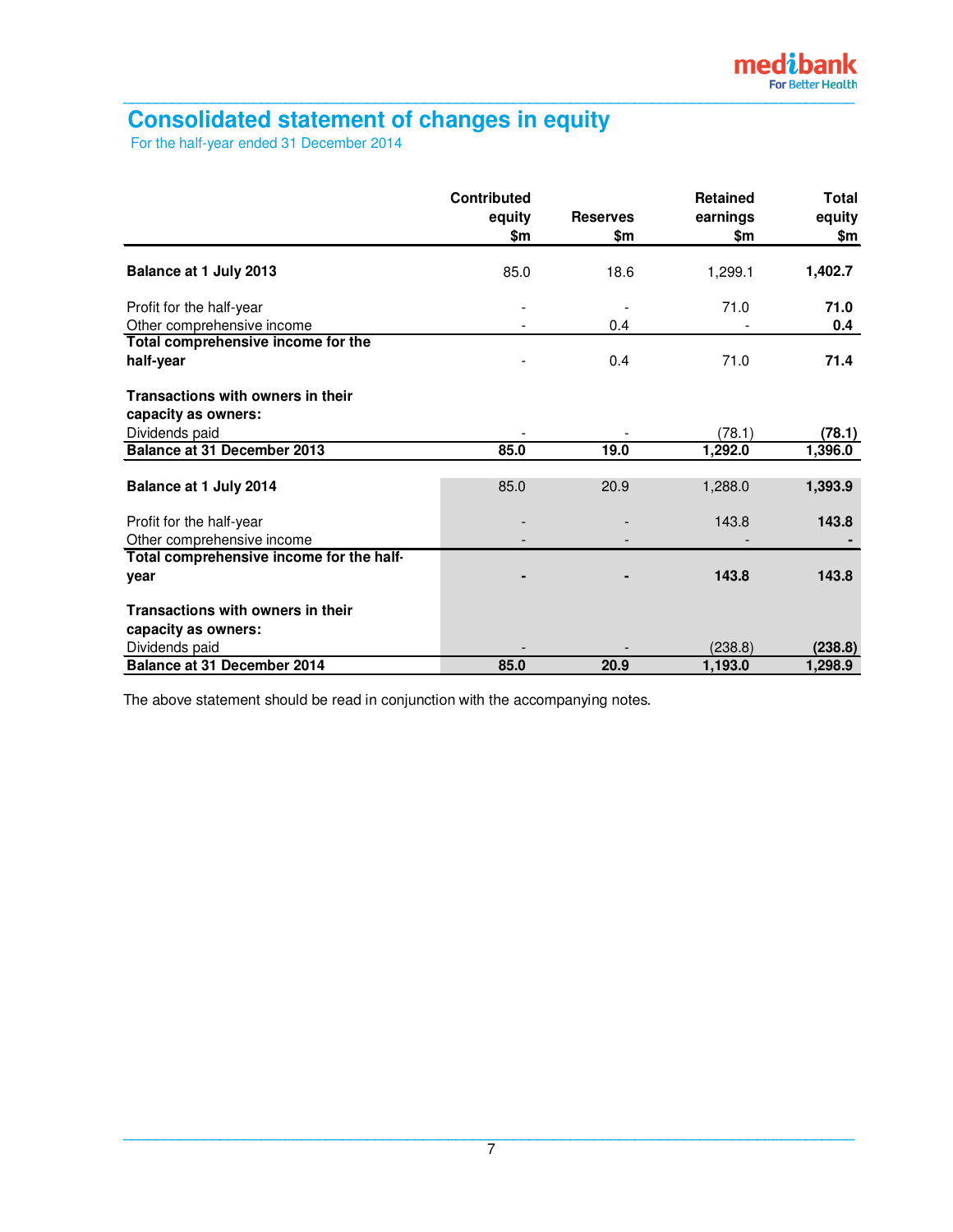# **Consolidated statement of cash flows**

For the half-year ended 31 December 2014

|                                                                 |      | 31 Dec 2014      | 31 Dec 2013      |
|-----------------------------------------------------------------|------|------------------|------------------|
|                                                                 | Note | \$m              | \$m              |
|                                                                 |      |                  |                  |
| Cash flows from operating activities                            |      |                  |                  |
| Premium receipts                                                |      | 2,799.0<br>406.6 | 2,698.7          |
| <b>Complementary Services receipts</b>                          |      | 4.1              | 371.9<br>1.1     |
| Other receipts                                                  |      | 30.4             |                  |
| Contribution received towards fitout of property                |      |                  |                  |
| Payments for claims and levies                                  |      | (2,585.5)        | (2, 417.8)       |
| Payments to suppliers and employees                             |      | (682.4)          | (688.8)          |
| Income taxes paid<br>Net cash outflow from operating activities | 20   | (57.1)<br>(84.9) | (35.4)<br>(70.3) |
|                                                                 |      |                  |                  |
| Cash flows from investing activities                            |      |                  |                  |
| Interest received                                               |      | 25.6             | 26.4             |
| Investment expenses                                             |      | (2.5)            | (2.7)            |
| Proceeds from sale of financial assets                          |      | 477.0            | 993.1            |
| Purchase of financial assets                                    |      | (393.1)          | (656.0)          |
| Proceeds from sale of property, plant and equipment             |      |                  | 3.7              |
| Purchase of plant and equipment                                 |      | (5.9)            | (38.5)           |
| Purchase of intangible assets                                   |      | (14.6)           | (20.0)           |
| Net cash inflow from investing activities                       |      | 86.5             | 306.0            |
|                                                                 |      |                  |                  |
| Cash flows from financing activities                            |      |                  |                  |
| Dividends paid                                                  |      | (238.8)          | (378.1)          |
| Net cash outflow from financing activities                      |      | (238.8)          | (378.1)          |
| Net decrease in cash and cash equivalents                       |      | (237.2)          | (142.4)          |
| Cash and cash equivalents at beginning of the half-year         |      | 708.0            | 895.1            |
|                                                                 |      |                  |                  |
| Cash and cash equivalents at end of the half-year               |      | 470.8            | 752.7            |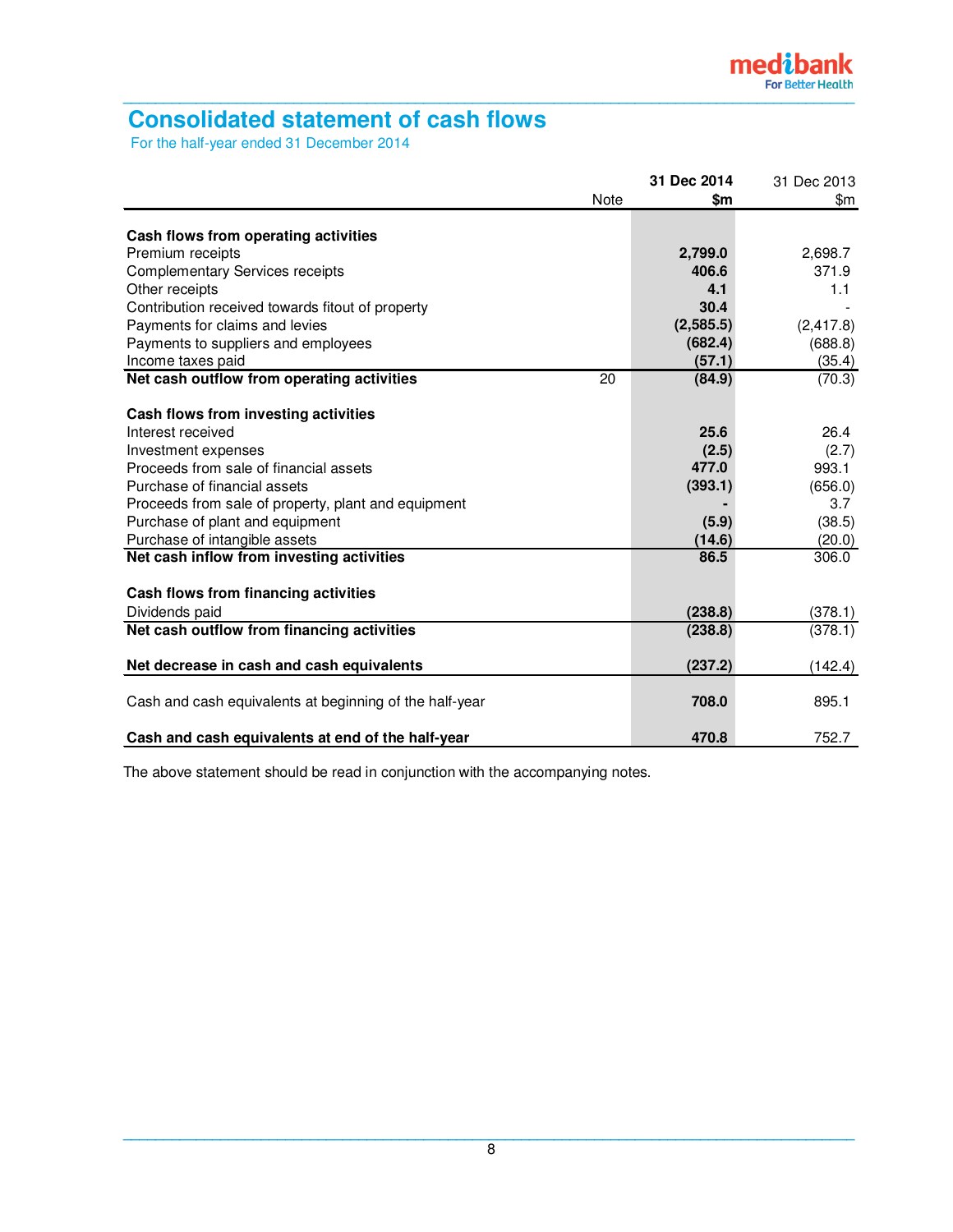

# **Note 1: Summary of significant accounting policies**

The principal accounting policies adopted in the preparation of these consolidated financial statements are consistent with those of the previous financial year and corresponding interim period, as set out in the annual financial report for the year ended 30 June 2014, except as set out in section (ii) below. The financial statements are for the consolidated entity (the Group), consisting of Medibank Private Limited (Medibank Private or the Company) and its subsidiaries. Medibank Private is a company limited by shares whose shares are publicly traded on the Australian Securities Exchange (ASX). The Company was admitted to the official list of the ASX on 25 November 2014.

**\_\_\_\_\_\_\_\_\_\_\_\_\_\_\_\_\_\_\_\_\_\_\_\_\_\_\_\_\_\_\_\_\_\_\_\_\_\_\_\_\_\_\_\_\_\_\_\_\_\_\_\_\_\_\_\_\_\_\_\_\_\_\_\_\_\_\_\_\_\_\_\_\_\_\_\_\_\_\_\_\_\_\_\_\_\_\_\_\_\_** 

#### **(i) Basis of preparation of consolidated interim financial report**

The consolidated interim financial report for the half-year reporting period ended 31 December 2014 has been prepared in accordance with Accounting Standard AASB 134 Interim Financial Reporting and the Corporations Act 2001.

The consolidated interim financial report does not include all notes of the type normally included in an annual financial report. Accordingly, this report is to be read in conjunction with the annual report for the year ended 30 June 2014 and any public announcements made by Medibank Private during the interim reporting period in accordance with the continuous disclosure requirements of the Corporations Act 2001.

#### **(ii) New accounting policies**

During the half-year period ended 31 December 2014, the Group adopted AASB 133 Earnings per Share. The Group's new accounting policies in accordance with this standard are set out below.

#### Basic earnings per share

Basic earnings per share (EPS) is calculated by dividing the profit attributable to equity holders of the Company, excluding any costs of servicing equity other than ordinary shares, by the weighted average number of ordinary shares outstanding during the reporting period, adjusted for bonus elements in ordinary shares issued during the reporting period and excluding treasury shares. For comparative purposes, the weighted average number of ordinary shares outstanding as at 31 December 2013 has been updated to reflect the share split which took place prior to the Group's Initial Public Offering (IPO) (refer Note 14(b)).

#### Diluted earnings per share

Diluted EPS adjusts the figures used in the determination of basic EPS to take into account:

- the after income tax effect of any interest and other financing costs associated with dilutive potential ordinary shares; and
- the weighted average number of additional ordinary shares that would have been outstanding assuming the conversion of all dilutive potential ordinary shares.

#### **(iii) New and amended standards adopted**

The Group has not elected to apply any pronouncements before their operative date in the half-year reporting period ended 31 December 2014.

The following standards became effective for the annual reporting period commencing on 1 July 2014, but did not have a material impact on the Group's accounting policies or on the consolidated interim financial report.

#### (a) AASB 2012-3 Amendments to Australian Accounting Standards – Offsetting Financial Assets and Financial **Liabilities**

This amendment clarifies some of the requirements for offsetting financial assets and financial liabilities, including whether entities have a current legally enforceable right of set-off which is not contingent on a future event and the criteria which evidence that the entity intends to settle on a net basis.

As the Group does not offset its financial assets and financial liabilities, and has no legally enforceable right to do so, the amendment had no impact on the measurement and classification of these balances and does not require any additional disclosures in the Group's consolidated interim financial report.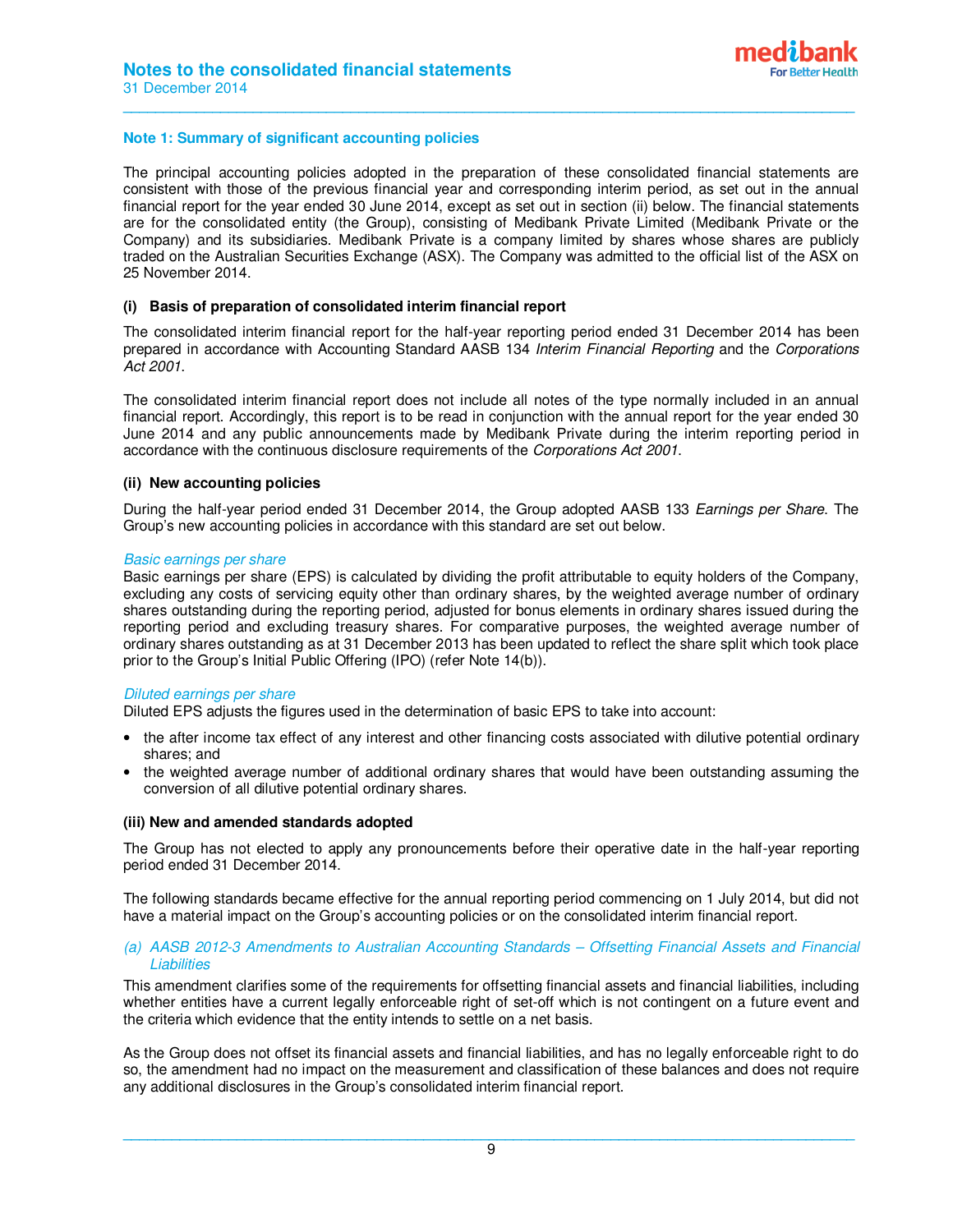

# **Note 1: Summary of significant accounting policies (continued)**

#### **(iii) New and amended standards adopted (continued)**

# (b) Interpretation 21 – Accounting for Levies

The Interpretation clarifies the circumstances under which a liability to pay a levy imposed by a government should be recognised, specifically when to account for the liability if that liability falls within the scope of AASB 137 Provisions, Contingent Liabilities and Contingent Assets. As levies payable by the Group do not fall within the scope of AASB 137, the Interpretation has had no impact on the Group's consolidated interim financial report.

**\_\_\_\_\_\_\_\_\_\_\_\_\_\_\_\_\_\_\_\_\_\_\_\_\_\_\_\_\_\_\_\_\_\_\_\_\_\_\_\_\_\_\_\_\_\_\_\_\_\_\_\_\_\_\_\_\_\_\_\_\_\_\_\_\_\_\_\_\_\_\_\_\_\_\_\_\_\_\_\_\_\_\_\_\_\_\_\_\_\_** 

#### (c) AASB 2014-1 Amendments to Australian Accounting Standards

This amendment clarifies minor points across various accounting standards, but has had no material impact on the Group's consolidated interim financial report.

# **Note 2: Critical accounting estimates and judgements**

Estimates and judgements are continually evaluated and are based on historical experience and other factors, including expectations of future events that may have a financial impact on the entity and that are believed to be reasonable under the circumstances.

The Group makes estimates and assumptions concerning the future. The resulting accounting estimates will, by definition, seldom equal the related actual results. The estimates and assumptions that have a significant risk of causing a material adjustment to the carrying amounts of assets and liabilities within the next financial period are discussed below.

# **a) Ultimate liability arising from claims made under insurance coverage**

Provision is made for the estimated cost of claims incurred but not settled at balance date.

# (i) Insurance risk assumptions

The estimation of outstanding claims liabilities is based largely on the assumption that past claims settlement patterns are an appropriate predictor of expected future claims settlement patterns and involves a variety of actuarial techniques that analyse experience, trends and other relevant factors. The process for establishing the outstanding claims provision involves extensive consultation with internal actuaries, claims managers and other senior management. The process includes monthly internal claims review meetings attended by senior divisional management and the Chief Actuary.

The critical assumption in the determination of the outstanding claims liability is the extent to which claim incidence and development patterns are consistent with past experience.

# (ii) Central estimate

The outstanding claims liability comprises the central estimate and a risk margin. The central estimate is an estimate of the level of claims liability that is intended to contain no intentional under or over estimation. The risk margin is added to the central estimate of outstanding claims to achieve a desired probability of adequacy.

The central estimate is determined based on analysis of historical experience, which assumes an underlying pattern of claims development and payment. The final selected central estimate is based on a judgemental consideration of the results and qualitative information.

The central estimate is calculated excluding the impact of the Risk Equalisation Trust Fund. A separate estimate is made of levies payable to and recoveries from the Risk Equalisation Trust Fund.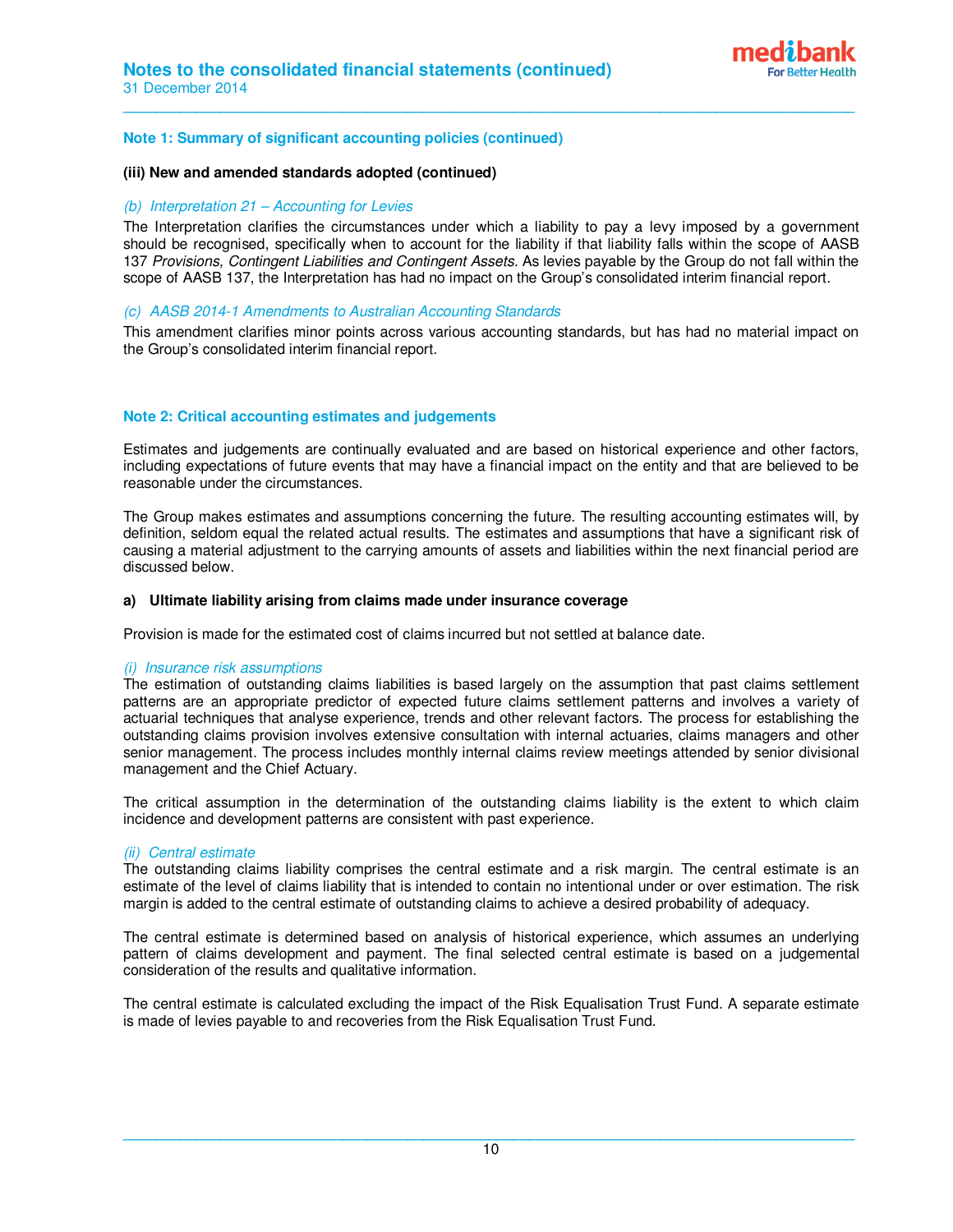

# **Note 2: Critical accounting estimates and judgements (continued)**

#### **a) Ultimate liability arising from claims made under insurance coverage (continued)**

#### (iii) Financial assumptions used to determine outstanding claims provision

The outstanding claims central estimate is discounted to net present value using a risk-free rate of return. The risk-free rate applied to the outstanding claims central estimate at 31 December 2014 is 2.77% which equates to a reduction in the central estimate of \$1.4 million (30 June 2014: 2.71%, \$1.5 million).

**\_\_\_\_\_\_\_\_\_\_\_\_\_\_\_\_\_\_\_\_\_\_\_\_\_\_\_\_\_\_\_\_\_\_\_\_\_\_\_\_\_\_\_\_\_\_\_\_\_\_\_\_\_\_\_\_\_\_\_\_\_\_\_\_\_\_\_\_\_\_\_\_\_\_\_\_\_\_\_\_\_\_\_\_\_\_\_\_\_\_** 

#### (iv) Bonus provisions

Certain private health insurance products of the Group include benefit categories - PackageBonus, Ultra Bonus and Membership Bonus, covering additional health related services. A feature of these benefit entitlements is that any unused portion in a calendar year is carried forward to future calendar years, subject to a limit of five years for PackageBonus and ten years for Membership Bonus. Ultra Bonus is carried forward without limit.

The Group's claims liabilities include a provision to cover expected future utilisation of these benefit entitlements in respect of current membership. The true cost of these entitlements cannot be known with certainty until any unclaimed entitlements vest.

#### (v) Risk margins

An overall risk margin is determined after consideration of the uncertainty surrounding the outstanding claims liabilities and claims provisions. The objective for the Group is to achieve at least a 95% probability of sufficiency (30 June 2014: 95%). The calculation of the risk margin has been based on an analysis of the past experience. This analysis examined the volatility of past payments in comparison to the central estimate.

The risk margin applied to the Group's outstanding claims central estimate at 31 December 2014 is 7.7% which equates to \$25.2 million (30 June 2014: 7.7%, equated to \$25.5 million).

# (vi) Impact of changes in key variables on the outstanding claims provision

The impact of changes in key outstanding claims variables are summarised below. Each change has been calculated in isolation of the other changes and each change shows the impact on profit after tax and equity assuming that there is no change to another variable.

|                                      |                    | <b>Financial Impact</b>           |                      |  |  |
|--------------------------------------|--------------------|-----------------------------------|----------------------|--|--|
|                                      | <b>Movement in</b> | 31 Dec 2014                       |                      |  |  |
|                                      | variable           | Profit/(loss)<br>after tax<br>\$m | <b>Equity</b><br>\$m |  |  |
| Central estimate                     | $+5%$              | (13.4)                            | (13.4)               |  |  |
| Central estimate                     | $-5%$              | 13.4                              | 13.4                 |  |  |
| Discount rate                        | $+1%$              | 0.4                               | 0.4                  |  |  |
| Discount rate                        | $-1%$              | (0.4)                             | (0.4)                |  |  |
| Risk margin                          | $+1%$              | (2.3)                             | (2.3)                |  |  |
| Risk margin                          | $-1%$              | 2.3                               | 2.3                  |  |  |
| Weighted average term to settlement* | $+1$ month         | 0.6                               | 0.6                  |  |  |
| Weighted average term to settlement* | -1 month           | (0.6)                             | (0.6)                |  |  |

\* The weighted average term to settlement reflects the estimate of when outstanding claims are expected to be paid.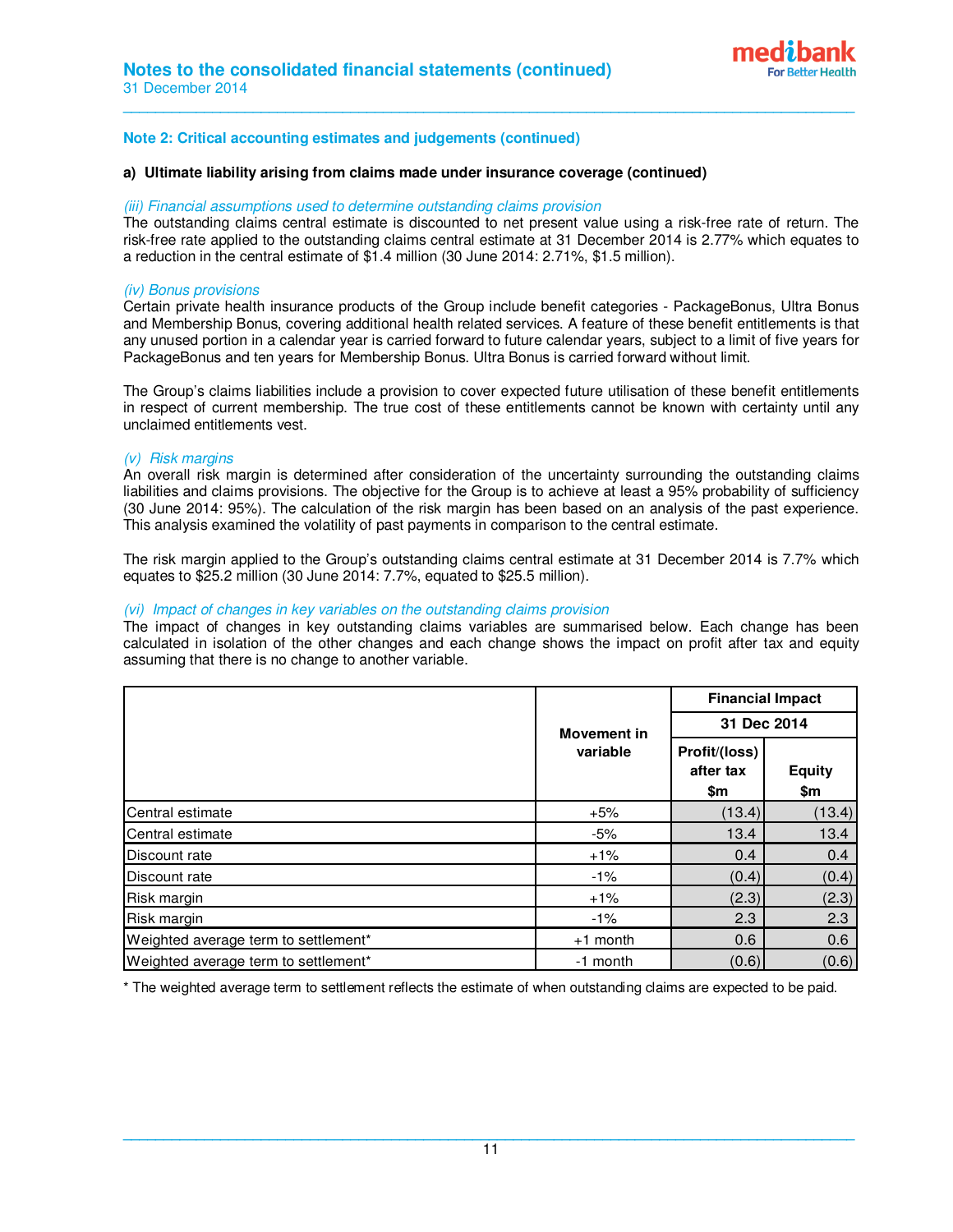# **Note 2: Critical accounting estimates and judgements (continued)**

#### **b) Classification and valuation of investments**

The Group classifies investments in listed and unlisted securities as financial assets that back insurance liabilities and are therefore designated at initial recognition as at fair value through profit or loss. In determining the fair value of investments, if quoted market prices are not available, fair values are estimated on the basis of pricing models or other recognised valuation techniques. The assumptions used as inputs into these models include the value of variables such as risk-free rates, volatility, strike rates, time to expiry, credit-default swap levels, and correlations. Investments for which valuation is based on significant unobservable inputs as described above are those classified as level 3 in the fair value measurement hierarchy (refer Note 6).

**\_\_\_\_\_\_\_\_\_\_\_\_\_\_\_\_\_\_\_\_\_\_\_\_\_\_\_\_\_\_\_\_\_\_\_\_\_\_\_\_\_\_\_\_\_\_\_\_\_\_\_\_\_\_\_\_\_\_\_\_\_\_\_\_\_\_\_\_\_\_\_\_\_\_\_\_\_\_\_\_\_\_\_\_\_\_\_\_\_\_** 

# **c) Estimated impairment of goodwill and customer contracts and relationships**

The Group tests whether goodwill and customer contract and relationship assets have suffered any impairment on an annual basis, or more frequently if events or changes in circumstances indicate that they may be impaired.

Management have performed an assessment for indicators of impairment of the Group's intangible assets as at 31 December 2014 and have concluded that no indicators of impairment existed.

In the half-year period ended 31 December 2013, impairment testing was performed and an impairment charge recognised on the goodwill allocated to the Medibank Health Solutions Telehealth cash-generating unit (CGU) (refer Note 9). In assessing the goodwill for impairment, the recoverable amount of the CGU was determined based on a value-in-use calculation. The key assumptions used in testing the CGU for impairment are outlined in the Group's annual financial report for the year ended 30 June 2014.

# **Note 3: Segment information**

# **a) Description of segments**

Segment information is reported on the same basis as the Group's internal management reporting structure, which determines how the Group is organised and managed at the reporting date. Segment comparatives reflect the organisational changes that have occurred since the prior reporting period to present a like-for-like view.

For the half-year period ended 31 December 2014, the Group was organised for internal management reporting purposes into two reportable segments, Health Insurance and Complementary Services.

Health Insurance offers private health insurance (PHI) products including hospital cover and extras cover, as stand-alone products or packaged products that combine the two. Hospital cover provides policyholders with PHI cover for hospital treatments, whereas extras cover provides policyholders with PHI cover for healthcare services such as dental, optical and physiotherapy. The segment also offers health insurance products to overseas visitors and overseas students.

Complementary Services was identified as a reportable segment during the current half-year reporting period. The segment derives its revenue from a range of activities including contracting with government and corporate customers to provide health management services, as well as providing a range of telehealth services in Australia and New Zealand. In addition, the Group distributes diversified insurance products on behalf of other insurers as part of a broader strategy to retain policyholders and leverage its distribution network.

# **b) Segment information provided to the Managing Director**

The segment information provided to the Managing Director for the half-year ended 31 December 2014 is as follows: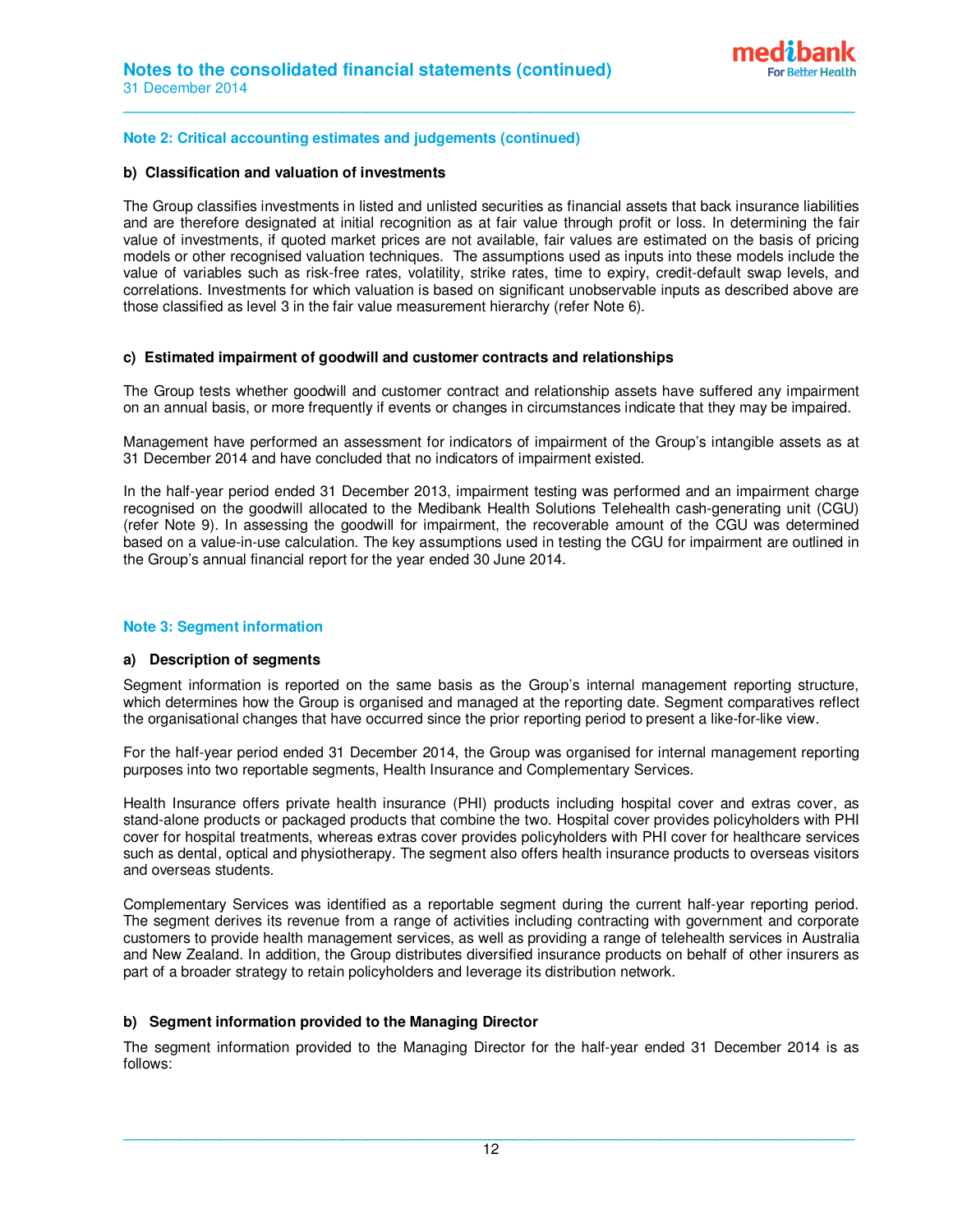# **Note 3: Segment information (continued)**

# **b) Segment information provided to the Managing Director (continued)**

|                                 | Health<br><b>Insurance</b> | Complementary<br><b>Services</b> | Total   |
|---------------------------------|----------------------------|----------------------------------|---------|
| 31 Dec 2014                     | \$m                        | \$m                              | \$m     |
| <b>Revenues</b>                 |                            |                                  |         |
| Total segment revenue           | 2,943.3                    | 331.5                            | 3,274.8 |
| Inter-segment revenue           |                            | (5.1)                            | (5.1)   |
| Revenue from external customers | 2,943.3                    | 326.4                            | 3,269.7 |
|                                 |                            |                                  |         |
| <b>Operating profit</b>         | 171.1                      | 7.2                              | 178.3   |

**\_\_\_\_\_\_\_\_\_\_\_\_\_\_\_\_\_\_\_\_\_\_\_\_\_\_\_\_\_\_\_\_\_\_\_\_\_\_\_\_\_\_\_\_\_\_\_\_\_\_\_\_\_\_\_\_\_\_\_\_\_\_\_\_\_\_\_\_\_\_\_\_\_\_\_\_\_\_\_\_\_\_\_\_\_\_\_\_\_\_** 

| 31 Dec 2013                            | <b>Health</b><br><b>Insurance</b><br>\$m | Complementary<br><b>Services</b><br>\$m | <b>Total</b><br>\$m |
|----------------------------------------|------------------------------------------|-----------------------------------------|---------------------|
| <b>Revenues</b>                        |                                          |                                         |                     |
| Total segment revenue                  | 2.797.4                                  | 373.4                                   | 3,170.8             |
| Inter-segment revenue                  |                                          | (17.7)                                  | (17.7)              |
| <b>Revenue from external customers</b> | 2,797.4                                  | 355.7                                   | 3,153.1             |
| <b>Operating profit</b>                | 128.8                                    | 12.1                                    | 140.9               |

The Managing Director measures the performance of the Group's reportable segments based on the operating profit of those segments.

#### Impairment

Impairment of goodwill is not reported within the measure of profit or loss reported to the Managing Director, as the Managing Director regards such items to be one-off expenses outside of the normal trading activities of each segment.

# Adjustment to risk margin on outstanding claims liability

No risk margin was applied to the outstanding claims liability as at 31 December 2013. The passage of time between the balance date and the approval of the prior year consolidated interim financial report allowed for certainty in deriving the central estimate and therefore no margin for risk was required.

# Other items

Segment operating profit also excludes the following:

- interest, distribution and dividend income and related investment management expenses (refer Note 4(b)), as this represents income from outside of the Group's normal scope of operations and arises from investments which are managed by a central treasury function;
- net gains and losses on disposals of, and fair value movements on financial assets and liabilities (refer Note 4(b)), as they are not indicative of the Group's long-term performance;
- other income of \$3.8 million (31 December 2013: \$1.5 million), which does not relate to the trading activities of the Group's segments;
- depreciation, amortisation and operating expenses of the Group's Corporate function of \$15.1 million (31 December 2013: \$18.0 million), which are not allocated to operating segments; and
- IPO transaction costs of \$13.3 million (31 December 2013: \$nil), and income of \$5.0 million (31 December 2013: \$nil) from the reimbursement of a portion of these costs.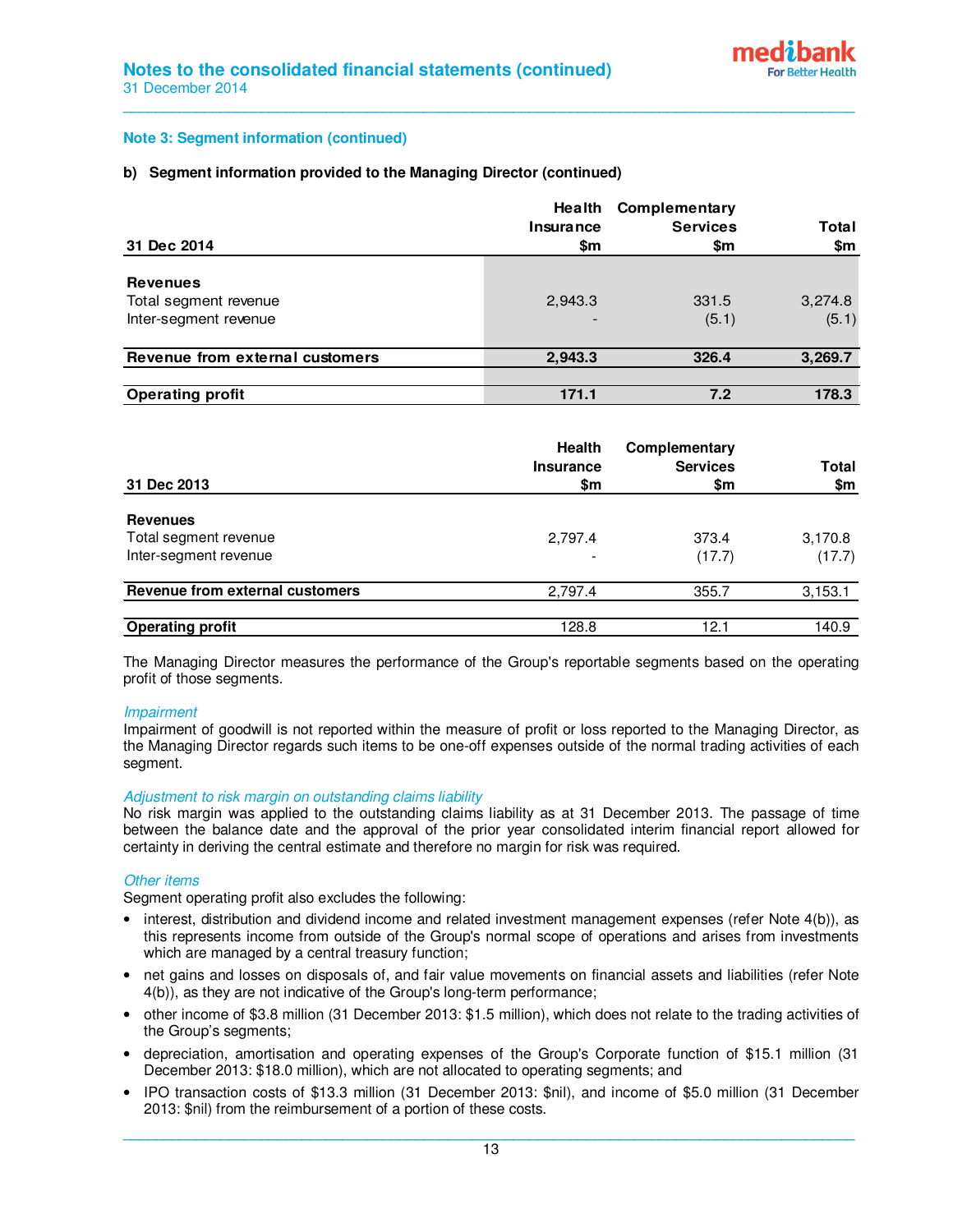# **Note 3: Segment information (continued)**

# **b) Segment information provided to the Managing Director (continued)**

A reconciliation of the operating profit to the profit for the half-year before income tax of the Group is as follows:

**\_\_\_\_\_\_\_\_\_\_\_\_\_\_\_\_\_\_\_\_\_\_\_\_\_\_\_\_\_\_\_\_\_\_\_\_\_\_\_\_\_\_\_\_\_\_\_\_\_\_\_\_\_\_\_\_\_\_\_\_\_\_\_\_\_\_\_\_\_\_\_\_\_\_\_\_\_\_\_\_\_\_\_\_\_\_\_\_\_\_** 

|                                                           |      | 31 Dec 2014 | 31 Dec 2013 |
|-----------------------------------------------------------|------|-------------|-------------|
|                                                           | Note | \$m         | \$m         |
|                                                           |      |             |             |
| Total segment operating profit                            |      | 178.3       | 140.9       |
| Adjustment to risk margin on outstanding claims liability |      |             | 22.6        |
| Impairment expense - goodwill                             |      |             | (80.0)      |
| Unallocated to operating segments:                        |      |             |             |
| Corporate operating expenses                              |      | (15.1)      | (18.0)      |
| Net investment income                                     | 4(b) | 43.4        | 64.7        |
| IPO transaction costs                                     |      | (13.3)      |             |
| <b>IPO</b> reimbursement income                           |      | 5.0         |             |
| Other income                                              |      | 3.8         | 1.5         |
| Profit for the half-year before income tax                |      | 202.1       | 131.7       |

# **c) Segment assets and segment liabilities**

No information regarding segment assets and segment liabilities has been disclosed, as these amounts are not reported to the Managing Director for the purpose of making strategic decisions.

# **d) Geographic information**

Segment revenues based on the geographical location of customers has not been disclosed, as the Group derives substantially all of its revenues from its Australian operations.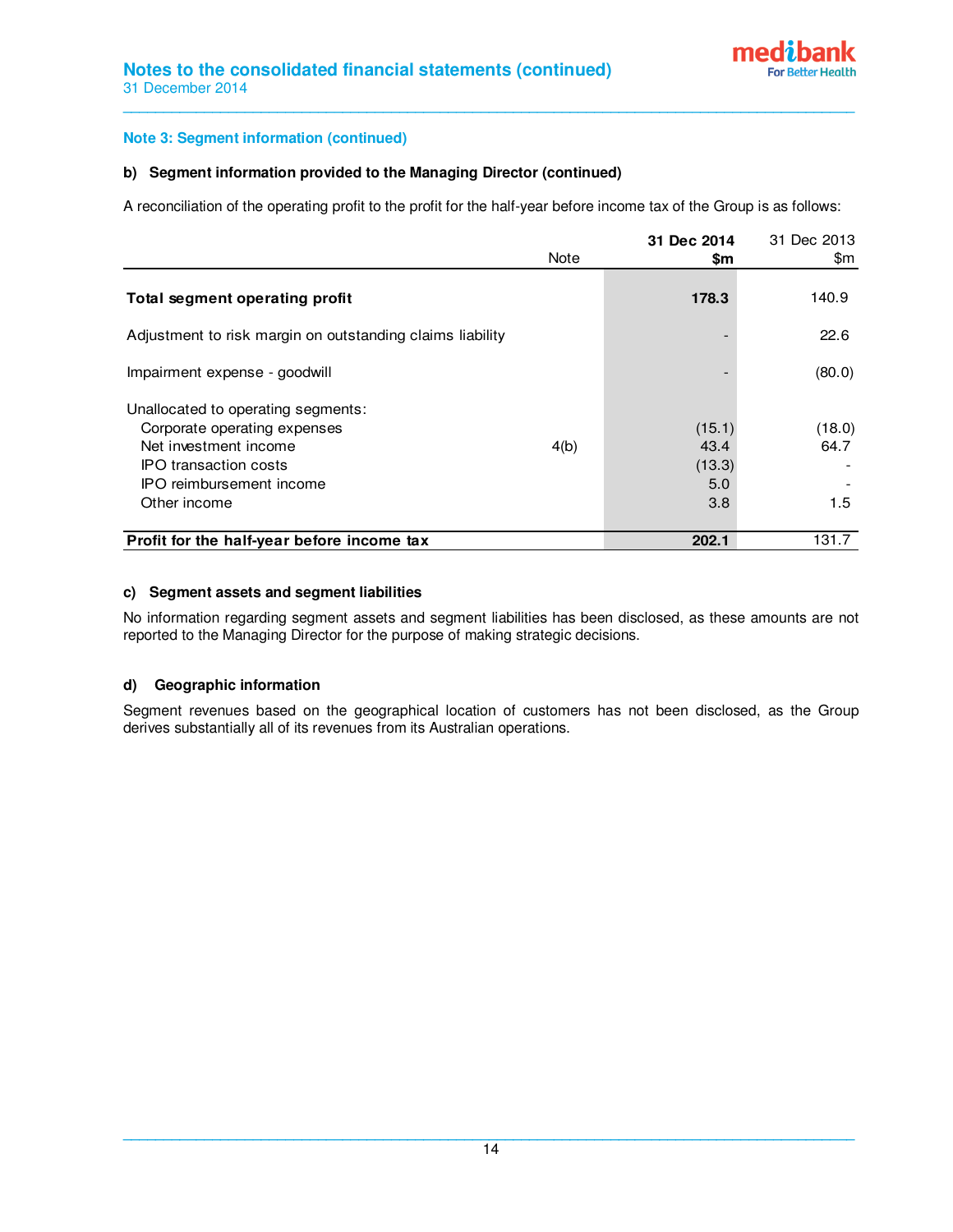# **Notes to the consolidated financial statements (continued)**  31 December 2014



# **Note 4: Revenue and expenses**

|                                          |      | 31 Dec 2014 | 31 Dec 2013 |
|------------------------------------------|------|-------------|-------------|
|                                          | Note | \$m         | \$m         |
| (a) Insurance underwriting result        |      |             |             |
| Private health insurance premium revenue |      | 2,943.3     | 2,797.4     |
| Claims expense                           |      |             |             |
| Claims incurred                          | (i)  | (2,545.6)   | (2, 444.7)  |
| State levies                             |      | (23.3)      | (22.9)      |
| Net Risk Equalisation Trust Fund rebates |      | 33.8        | 54.8        |
|                                          |      | (2,535.1)   | (2, 412.8)  |
| Other claims expense                     |      |             | (1.1)       |
| Net claims incurred                      |      | (2,535.1)   | (2, 413.9)  |
| Underwriting expenses                    |      | (237.1)     | (254.7)     |
| Underwriting result after expenses       |      | 171.1       | 128.8       |

**\_\_\_\_\_\_\_\_\_\_\_\_\_\_\_\_\_\_\_\_\_\_\_\_\_\_\_\_\_\_\_\_\_\_\_\_\_\_\_\_\_\_\_\_\_\_\_\_\_\_\_\_\_\_\_\_\_\_\_\_\_\_\_\_\_\_\_\_\_\_\_\_\_\_\_\_\_\_\_\_\_\_\_\_\_\_\_\_\_\_** 

(i) Prior to elimination of transactions with the Group's other operating segments of \$5.3 million (31 December 2013: \$16.6 million).

|                                                      | 31 Dec 2014 | 31 Dec 2013 |
|------------------------------------------------------|-------------|-------------|
|                                                      | \$m         | \$m         |
| (b) Net investment income                            |             |             |
| Interest                                             | 28.2        | 31.2        |
| Trust distributions                                  | 8.7         | 8.1         |
| Dividend income                                      | 5.6         | 2.5         |
| Investment management fees                           | (2.5)       | (2.4)       |
| Net loss on fair value movements on financial assets | (0.8)       | (10.4)      |
| Net gain on disposal of financial assets             | 4.2         | 35.7        |
|                                                      | 43.4        | 64.7        |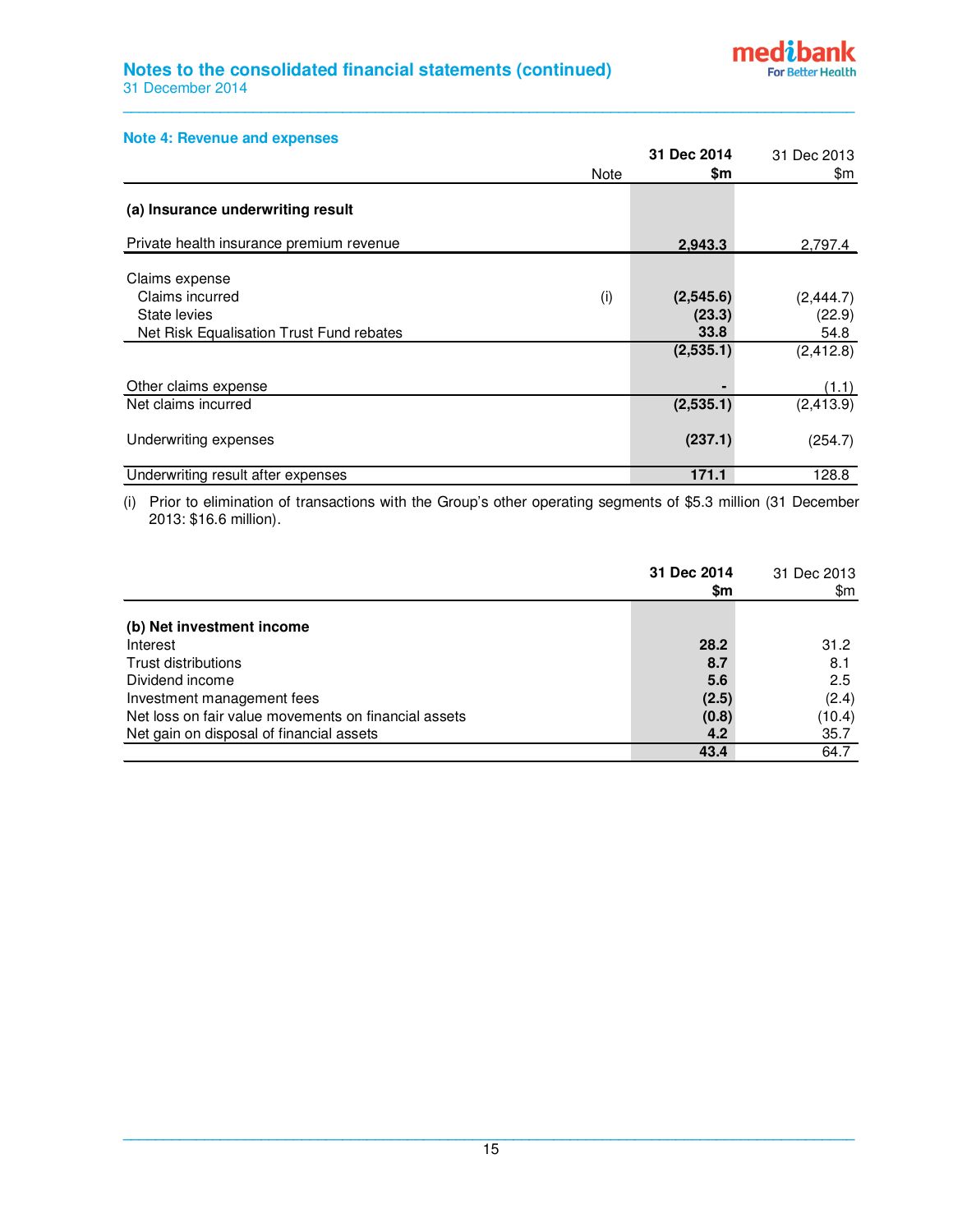

# **Note 5: Income tax expense**

|                                                                                                                                                                                  | 31 Dec 2014 | 31 Dec 2013   |
|----------------------------------------------------------------------------------------------------------------------------------------------------------------------------------|-------------|---------------|
|                                                                                                                                                                                  | \$m         | $\mathsf{Sm}$ |
| (a) Income tax expense                                                                                                                                                           |             |               |
| Current tax                                                                                                                                                                      | 52.7        | 56.1          |
| Deferred tax                                                                                                                                                                     | 5.6         | 6.5           |
| Adjustment for tax of prior period                                                                                                                                               |             | (1.9)         |
|                                                                                                                                                                                  | 58.3        | 60.7          |
| (b) Numerical reconciliation of income tax expense to prima<br>facie tax payable                                                                                                 |             |               |
| Profit for the half-year before income tax expense                                                                                                                               | 202.1       | 131.7         |
| Tax at the Australian tax rate of 30%<br>Tax effect of amounts which are not deductible (taxable) in calculating                                                                 | 60.6        | 39.5          |
| taxable income:<br>Entertainment                                                                                                                                                 | 0.2         |               |
| Impairment of goodwill                                                                                                                                                           |             | 24.0          |
| Tax offset for franked dividends                                                                                                                                                 | (0.9)       | (0.9)         |
| Other items                                                                                                                                                                      | (1.6)       |               |
|                                                                                                                                                                                  | 58.3        | 62.6          |
|                                                                                                                                                                                  |             |               |
| Adjustment for tax of prior period                                                                                                                                               | 58.3        | (1.9)<br>60.7 |
| Income tax expense                                                                                                                                                               |             |               |
| (c) Amounts recognised in other comprehensive income                                                                                                                             |             |               |
| Aggregate current and deferred tax arising in the reporting period and<br>not recognised in net profit or loss but directly debited or credited to<br>other comprehensive income |             |               |
| Net deferred tax - debited/(credited) directly to other comprehensive<br>income relating to:                                                                                     |             |               |
| Items that may be reclassified to profit or loss                                                                                                                                 |             |               |
| Items that will not be reclassified to profit or loss                                                                                                                            |             |               |
|                                                                                                                                                                                  |             |               |

**\_\_\_\_\_\_\_\_\_\_\_\_\_\_\_\_\_\_\_\_\_\_\_\_\_\_\_\_\_\_\_\_\_\_\_\_\_\_\_\_\_\_\_\_\_\_\_\_\_\_\_\_\_\_\_\_\_\_\_\_\_\_\_\_\_\_\_\_\_\_\_\_\_\_\_\_\_\_\_\_\_\_\_\_\_\_\_\_\_\_** 

# **Note 6: Fair value measurement of financial instruments**

# **a) Fair value hierarchy**

The Group classifies the fair value measurement of its investments by level, in accordance with the following fair value measurement hierarchy:

- i. Level 1: Quoted prices (unadjusted) in active markets for identical assets or liabilities;
- ii. Level 2: Inputs other than quoted prices included within level 1 that are observable for the asset or liability, either directly (as prices) or indirectly (derived from prices); and
- iii. Level 3: Inputs for the asset or liability that are not based on observable market data (unobservable inputs).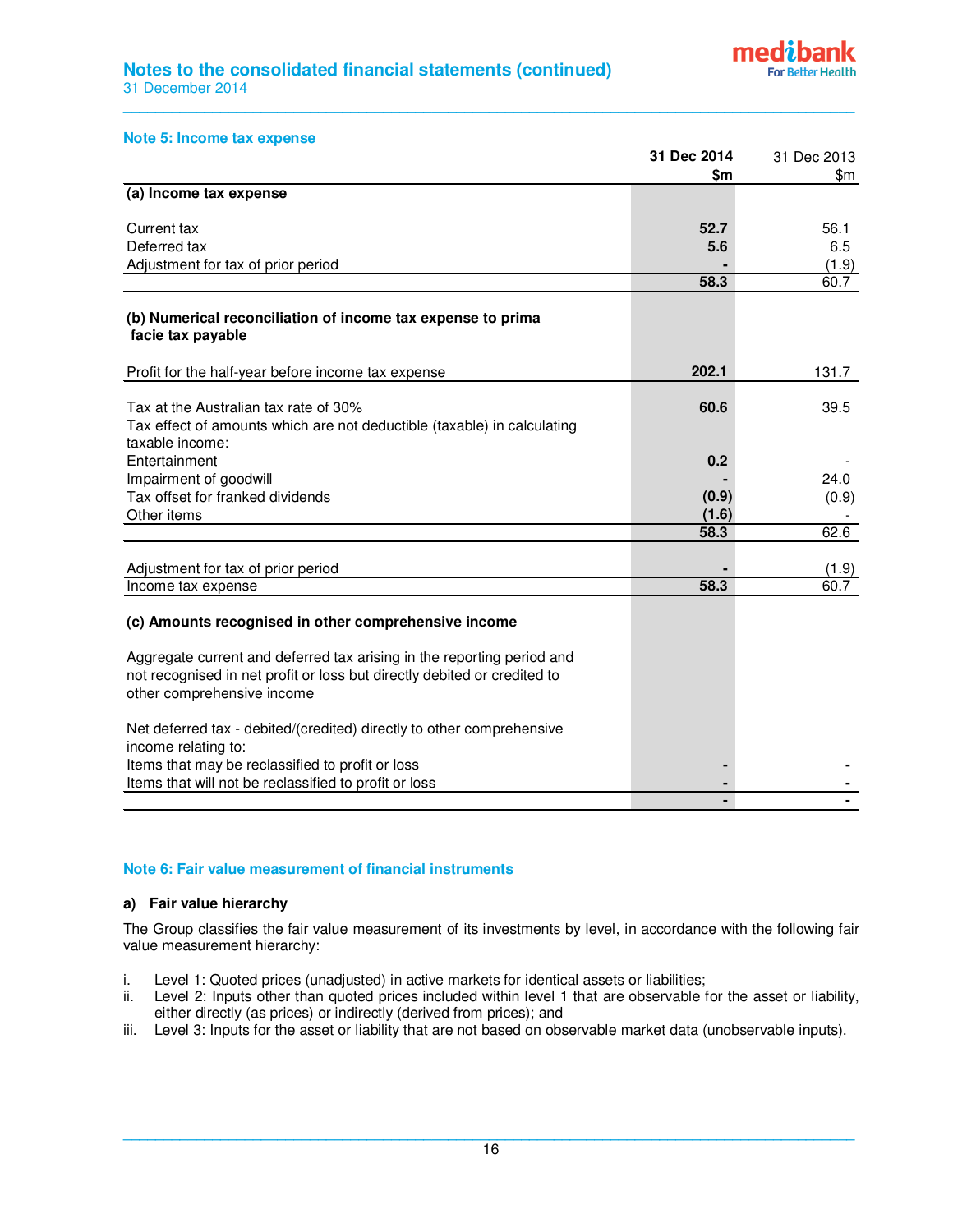# **Note 6: Fair value measurement of financial instruments (continued)**

# **a) Fair value hierarchy (continued)**

The following tables present the Group's financial assets and financial liabilities measured and recognised at fair value at 31 December 2014 on a recurring basis:

**\_\_\_\_\_\_\_\_\_\_\_\_\_\_\_\_\_\_\_\_\_\_\_\_\_\_\_\_\_\_\_\_\_\_\_\_\_\_\_\_\_\_\_\_\_\_\_\_\_\_\_\_\_\_\_\_\_\_\_\_\_\_\_\_\_\_\_\_\_\_\_\_\_\_\_\_\_\_\_\_\_\_\_\_\_\_\_\_\_\_** 

| 31 Dec 2014                                                | Level 1<br>\$m           | Level 2<br>\$m | Level 3<br>\$m               | <b>Total</b><br>\$m |
|------------------------------------------------------------|--------------------------|----------------|------------------------------|---------------------|
|                                                            |                          |                |                              |                     |
| Financial assets at fair value through profit or loss      |                          |                |                              |                     |
| Australian equities                                        | 121.3                    |                | $\overline{\phantom{a}}$     | 121.3               |
| International equities                                     | $\overline{\phantom{0}}$ | 158.2          | -                            | 158.2               |
| Property                                                   | 0.4                      | 111.8          | $\overline{\phantom{a}}$     | 112.2               |
| Infrastructure                                             |                          | 68.0           | $\overline{\phantom{0}}$     | 68.0                |
| Fixed income                                               | 77.7                     | 887.8          | $\qquad \qquad \blacksquare$ | 965.5               |
| <b>Derivatives</b>                                         |                          | 0.3            | $\overline{\phantom{0}}$     | 0.3                 |
|                                                            | 199.4                    | 1,226.1        | ٠                            | 1,425.5             |
| Financial liabilities at fair value through profit or loss |                          |                |                              |                     |
| Derivatives                                                |                          | (0.4)          |                              | (0.4)               |
|                                                            |                          | (0.4)          |                              | (0.4)               |

| 30 Jun 2014                                                | Level 1<br>\$m | Level 2<br>\$m | Level 3<br>\$m           | <b>Total</b><br>\$m |
|------------------------------------------------------------|----------------|----------------|--------------------------|---------------------|
| Financial assets at fair value through profit or loss      |                |                |                          |                     |
| Australian equities                                        | 118.7          |                | 0.3                      | 119.0               |
| International equities                                     |                | 76.1           | -                        | 76.1                |
| Property                                                   | 0.3            | 109.1          | $\overline{\phantom{a}}$ | 109.4               |
| Infrastructure                                             |                | 64.2           | $\overline{\phantom{a}}$ | 64.2                |
| Fixed income                                               | 269.6          | 851.7          | $\overline{\phantom{a}}$ | 1,121.3             |
| <b>Derivatives</b>                                         | -              | 0.6            | -                        | 0.6                 |
|                                                            | 388.6          | 1,101.7        | 0.3                      | 1,490.6             |
| Financial liabilities at fair value through profit or loss |                |                |                          |                     |
| <b>Derivatives</b>                                         |                | (0.3)          | $\overline{\phantom{a}}$ | (0.3)               |
|                                                            |                | (0.3)          |                          | (0.3)               |

In the financial year ended 30 June 2014, the Group classified its financial assets at fair value through profit or loss into unit trusts, Australian listed equities, debentures and notes, absolute return funds, private equity and derivatives. In the current half-year period, the classification of financial assets at fair value through profit of loss has been updated to reflect how management measures the performance of the portfolio, this now comprises the following categories; Australian equities, international equities, property, infrastructure, fixed income and derivatives. The balances for the comparative period have been classified based on the revised categories.

The Group's other financial instruments, being trade and other receivables and trade and other payables, are not measured at fair value. The fair value of these instruments has not been disclosed, as due to their short-term nature, their carrying amounts are assumed to approximate their fair values.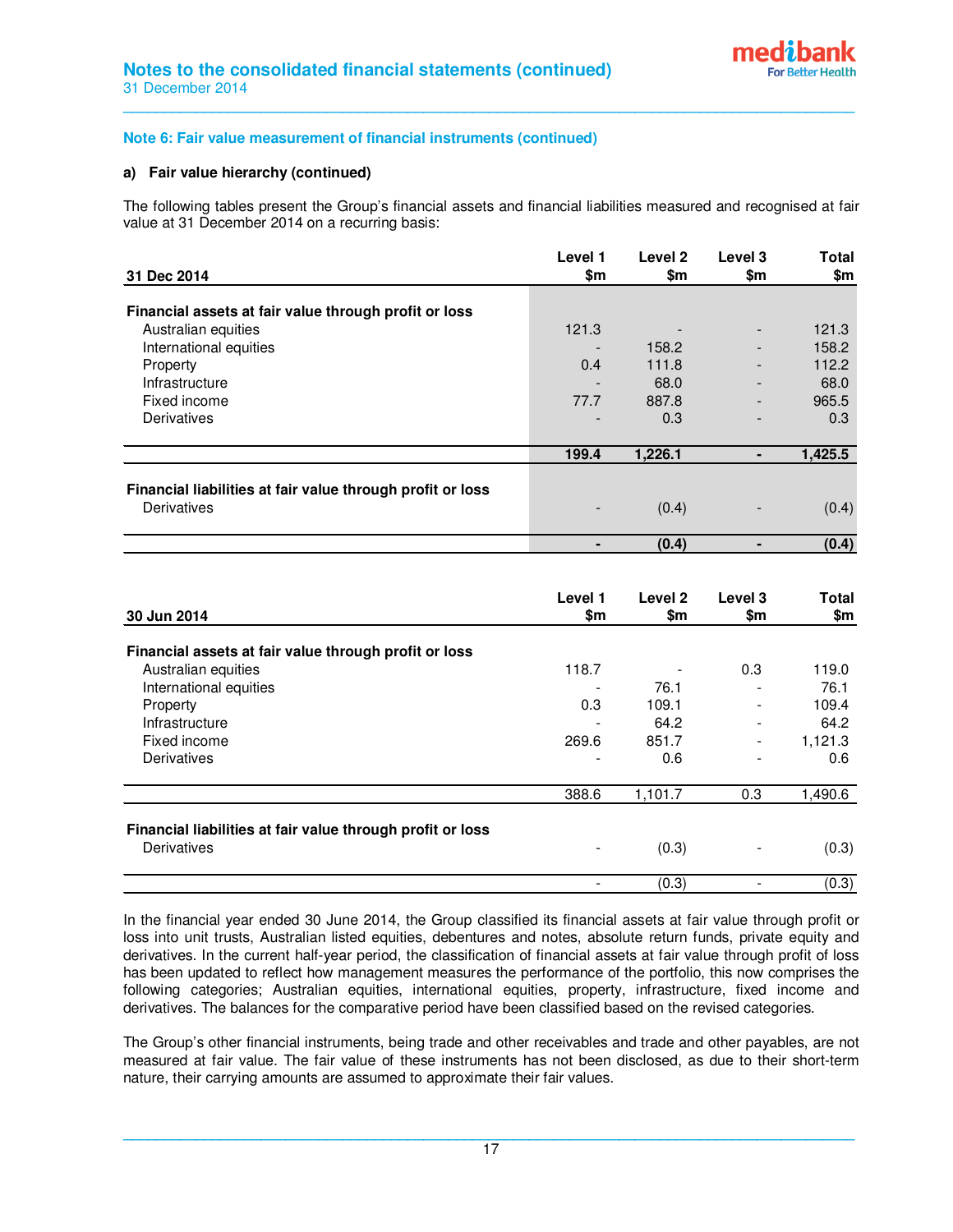

# **Note 6: Fair value measurement of financial instruments (continued)**

#### **a) Fair value hierarchy (continued)**

The Group did not measure any financial assets or financial liabilities at fair value on a non-recurring basis at 31 December 2014.

**\_\_\_\_\_\_\_\_\_\_\_\_\_\_\_\_\_\_\_\_\_\_\_\_\_\_\_\_\_\_\_\_\_\_\_\_\_\_\_\_\_\_\_\_\_\_\_\_\_\_\_\_\_\_\_\_\_\_\_\_\_\_\_\_\_\_\_\_\_\_\_\_\_\_\_\_\_\_\_\_\_\_\_\_\_\_\_\_\_\_** 

The Group recognises any transfers into and transfers out of fair value hierarchy levels from the date of effect of the transfer. There were no significant transfers between the levels during the half-year period ended 31 December 2014.

# **b) Valuation techniques**

The fair value of financial instruments traded in active markets (such as exchange traded equities) is based on quoted market prices at the end of the reporting period. The quoted market price used for financial assets held by the Group is the current bid price. These instruments are included in level 1.

The fair value of financial instruments that are not traded in an active market is determined using a variety of valuation techniques. The Group uses a variety of methods and makes assumptions that are based on market conditions existing at the end of each reporting period. Valuation methods include quoted market prices or dealer quotes for similar instruments, yield curve calculations using the mid yield, vendor or independent developed models. These instruments are included in level 2 classification.

The fair value of forward exchange contracts is determined using forward exchange market rates at the end of the reporting period. These instruments are included in level 2.

All other investments, where the valuation technique is based on significant unobservable inputs are included in level 3. There were no changes made during the half-year period to the valuation techniques applied as of 30 June 2014. Further information on the Group's level 3 financial instruments has not been provided as the balance at 31 December 2014 is nil (30 June 2014: \$0.3 million).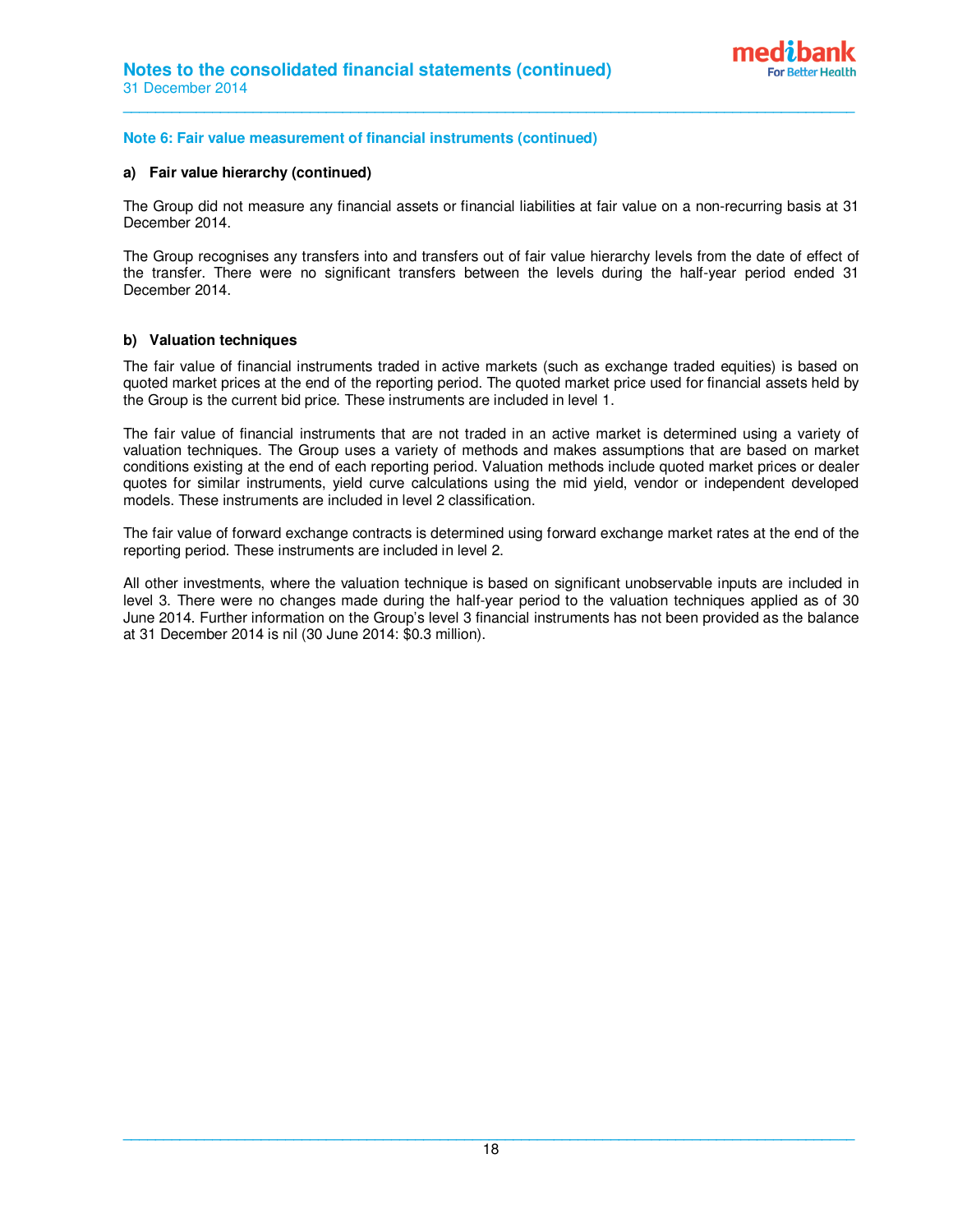# **Note 7: Property, plant and equipment**

|                                 | <b>Land and</b><br>buildings | <b>Plant and</b><br>equipment | Leasehold<br><b>improvements</b> | <b>Assets under</b><br>construction | <b>Total</b>   |
|---------------------------------|------------------------------|-------------------------------|----------------------------------|-------------------------------------|----------------|
|                                 | \$m                          | \$m                           | \$m                              | \$m                                 | \$m            |
|                                 |                              |                               |                                  |                                     |                |
| <b>Gross carrying amount</b>    |                              |                               |                                  |                                     |                |
| Balance at 1 July 2014          | 38.2                         | 38.3                          | 65.6                             | 68.5                                | 210.6          |
| Additions                       |                              | 2.4                           | 3.6                              |                                     | 6.0            |
| Transfers in/(out)              |                              | 14.6                          | 53.4                             | (68.0)                              | $\blacksquare$ |
| Disposals                       |                              | (5.5)                         | (14.3)                           | (0.1)                               | (19.9)         |
| Revaluations                    | (0.1)                        |                               |                                  |                                     | (0.1)          |
| Assets held for sale (Note 21)  | (10.7)                       |                               |                                  |                                     | (10.7)         |
| Balance at 31 December 2014     | 27.4                         | 49.8                          | 108.3                            | 0.4                                 | 185.9          |
|                                 |                              |                               |                                  |                                     |                |
| <b>Accumulated depreciation</b> |                              |                               |                                  |                                     |                |
| and impairment                  |                              |                               |                                  |                                     |                |
| Balance at 1 July 2014          | (2.2)                        | (26.1)                        | (44.3)                           |                                     | (72.6)         |
| Depreciation expense            | (0.2)                        | (3.3)                         | (5.7)                            |                                     | (9.2)          |
| Disposals                       |                              | 4.8                           | 14.3                             |                                     | 19.1           |
| Revaluations                    |                              |                               |                                  |                                     |                |
| Assets held for sale (Note 21)  | 0.3                          |                               |                                  |                                     | 0.3            |
| Balance at 31 December 2014     | (2.1)                        | (24.6)                        | (35.7)                           |                                     | (62.4)         |
|                                 |                              |                               |                                  |                                     |                |
|                                 |                              |                               |                                  |                                     |                |
| <b>Closing net book amount</b>  |                              |                               |                                  |                                     |                |
| As at 31 December 2014          | 25.3                         | 25.2                          | 72.6                             | 0.4                                 | 123.5          |
| As at 30 June 2014              | 36.0                         | 12.2                          | 21.3                             | 68.5                                | 138.0          |

**\_\_\_\_\_\_\_\_\_\_\_\_\_\_\_\_\_\_\_\_\_\_\_\_\_\_\_\_\_\_\_\_\_\_\_\_\_\_\_\_\_\_\_\_\_\_\_\_\_\_\_\_\_\_\_\_\_\_\_\_\_\_\_\_\_\_\_\_\_\_\_\_\_\_\_\_\_\_\_\_\_\_\_\_\_\_\_\_\_\_** 

# **Note 8: Deferred tax assets / liabilities**

| ייטוט ט. געווועט וואז מטטכוט וואסווווועט               |             |             |
|--------------------------------------------------------|-------------|-------------|
|                                                        | 31 Dec 2014 | 30 Jun 2014 |
|                                                        | \$m         | \$m         |
| Deferred tax balances comprise temporary differences   |             |             |
| attributable to items:                                 |             |             |
| Recognised in the income statement                     |             |             |
| Trade and other receivables                            | 3.8         | 1.1         |
| Financial assets at fair value through profit and loss | (19.5)      | (19.6)      |
| Other assets                                           | (13.5)      | (11.2)      |
| Property, plant and equipment                          | 3.3         | 7.7         |
| Intangible assets                                      | (17.3)      | (19.3)      |
| Employee entitlements                                  | 15.5        | 19.5        |
| Provisions and other payables                          | 26.6        | 28.0        |
| Business capital costs                                 | 3.9         | 2.1         |
|                                                        | 2.8         | 8.3         |
|                                                        |             |             |
| Recognised directly in other comprehensive income      |             |             |
| Revaluation of land and buildings                      | (1.0)       | (1.0)       |
| Actuarial loss on retirement benefit obligation        | 1.0         | 1.0         |
|                                                        | ۰           |             |
| Net deferred tax assets                                | 2.8         | 8.3         |
|                                                        |             |             |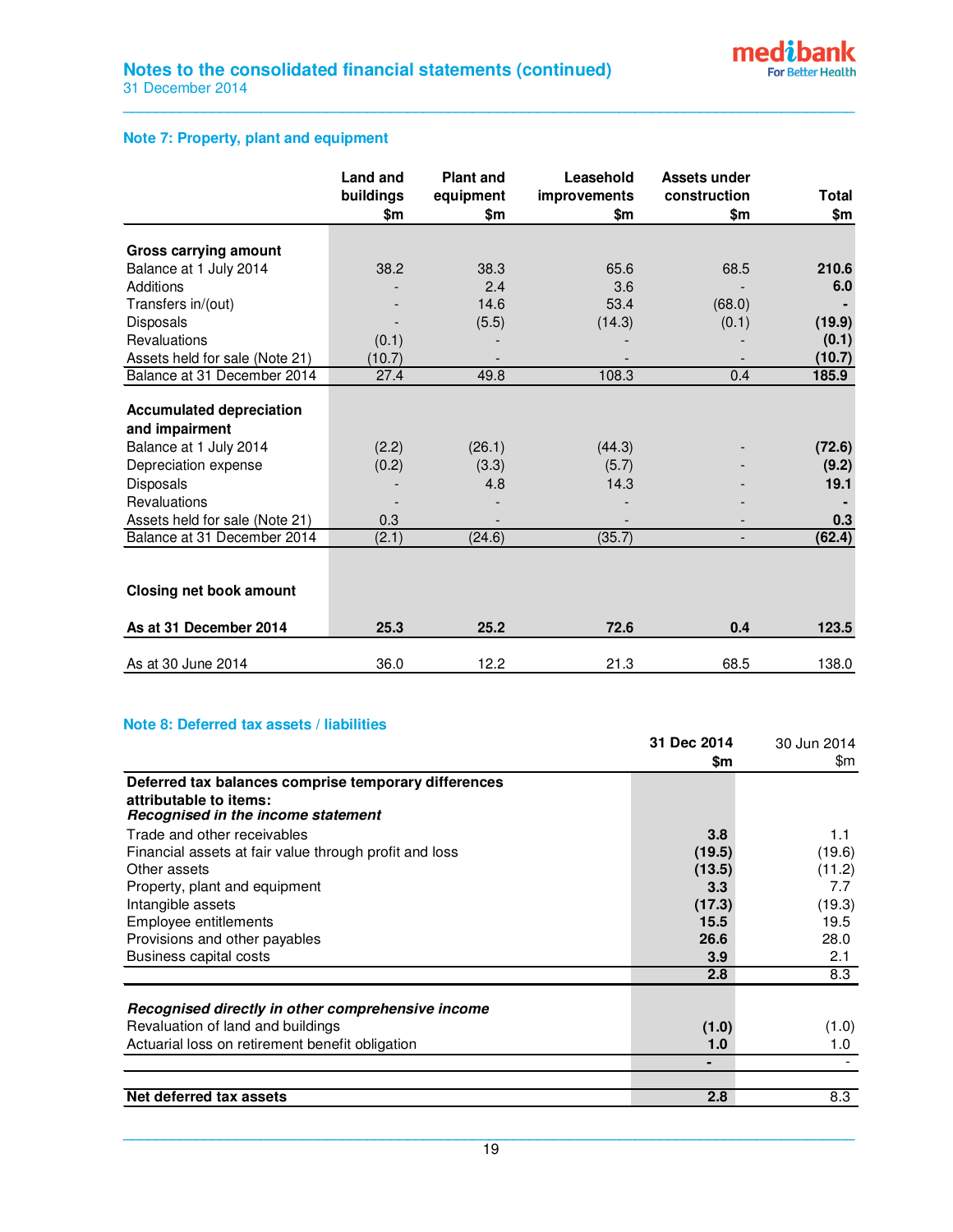# **Note 9: Intangible assets**

|                                 |          | <b>Customer</b> | <b>Internally</b> |                 | <b>Assets</b>         |              |
|---------------------------------|----------|-----------------|-------------------|-----------------|-----------------------|--------------|
|                                 |          | Contracts &     | Generated         | <b>Acquired</b> | under                 |              |
|                                 | Goodwill | Relationships   | <b>Software</b>   |                 | Software construction | <b>Total</b> |
|                                 | \$m      | \$m             | \$m               | \$m             | \$m                   | \$m          |
|                                 |          |                 |                   |                 |                       |              |
| <b>Gross carrying amount</b>    |          |                 |                   |                 |                       |              |
| Balance at 1 July 2014          | 199.5    | 82.1            | 209.1             | 17.9            | 42.7                  | 551.3        |
| Additions                       |          |                 | 0.1               |                 | 23.4                  | 23.5         |
| Transfers in/(out)              |          |                 | 9.5               |                 | (9.5)                 |              |
| Disposals                       |          |                 | (1.9)             |                 |                       | (1.9)        |
| Balance at 31 December 2014     | 199.5    | 82.1            | 216.8             | 17.9            | 56.6                  | 572.9        |
|                                 |          |                 |                   |                 |                       |              |
| <b>Accumulated amortisation</b> |          |                 |                   |                 |                       |              |
| and impairment                  |          |                 |                   |                 |                       |              |
| Balance at 1 July 2014          | (91.5)   | (36.7)          | (153.5)           | (16.6)          | (9.5)                 | (307.8)      |
| Amortisation expense            |          | (3.6)           | (10.0)            | (0.7)           |                       | (14.3)       |
| Transfers in/(out)              |          |                 | (9.5)             |                 | 9.5                   |              |
| Disposals                       |          |                 | 1.9               |                 |                       | 1.9          |
| Balance at 31 December 2014     | (91.5)   | (40.3)          | (171.1)           | (17.3)          |                       | (320.2)      |
|                                 |          |                 |                   |                 |                       |              |
|                                 |          |                 |                   |                 |                       |              |
| <b>Closing net book amount</b>  |          |                 |                   |                 |                       |              |
| As at 31 December 2014          | 108.0    | 41.8            | 45.7              | 0.6             | 56.6                  | 252.7        |
|                                 |          |                 |                   |                 |                       |              |
| As at 30 June 2014              | 108.0    | 45.4            | 55.6              | 1.3             | 33.2                  | 243.5        |

**\_\_\_\_\_\_\_\_\_\_\_\_\_\_\_\_\_\_\_\_\_\_\_\_\_\_\_\_\_\_\_\_\_\_\_\_\_\_\_\_\_\_\_\_\_\_\_\_\_\_\_\_\_\_\_\_\_\_\_\_\_\_\_\_\_\_\_\_\_\_\_\_\_\_\_\_\_\_\_\_\_\_\_\_\_\_\_\_\_\_** 

# **(a) Impairment charge**

Management have performed an assessment for indicators of impairment of the Group's intangible assets as at 31 December 2014 and have concluded that there are no indicators of impairment.

The impairment charge recognised for the period ended 31 December 2013 of \$80.0 million related to the writedown of goodwill attributable to the Medibank Health Solutions Telehealth CGU. This CGU is included within the Complementary Services segment.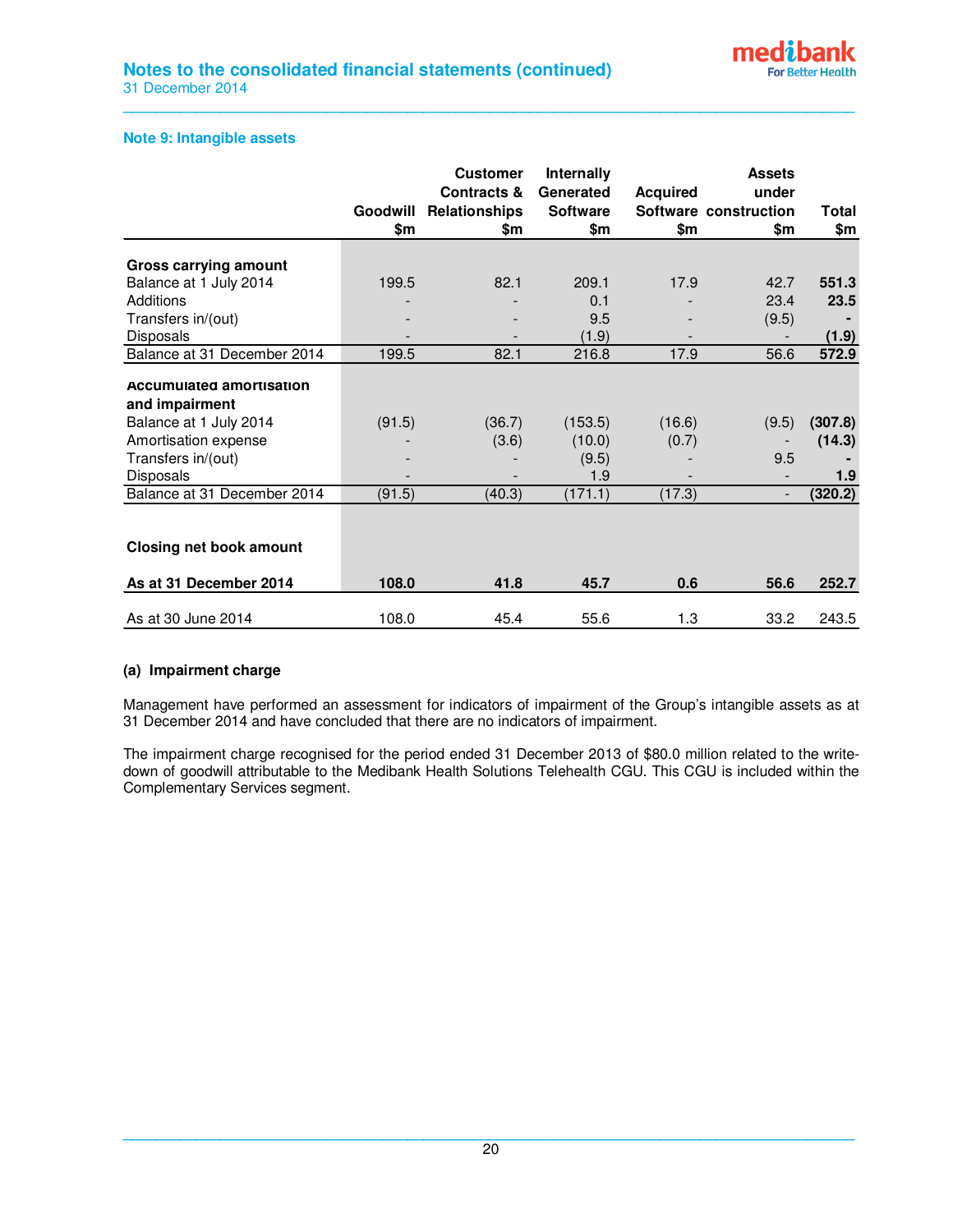# **Note 10: Trade and other payables**

|                                      | 31 Dec 2014 | 30 Jun 2014 |
|--------------------------------------|-------------|-------------|
|                                      | \$m         | \$m         |
|                                      |             |             |
| <b>Current</b>                       |             |             |
| Trade creditors                      | 203.4       | 266.0       |
| Other creditors and accrued expenses | 64.5        | 77.8        |
| Lease incentives                     | 3.6         | 0.6         |
| Defined benefit superannuation fund  | 0.7         | 0.7         |
|                                      | 272.2       | 345.1       |
|                                      |             |             |
| Non-current                          |             |             |
| Lease incentives                     | 36.6        | 1.3         |
|                                      | 36.6        | 1.3         |

**\_\_\_\_\_\_\_\_\_\_\_\_\_\_\_\_\_\_\_\_\_\_\_\_\_\_\_\_\_\_\_\_\_\_\_\_\_\_\_\_\_\_\_\_\_\_\_\_\_\_\_\_\_\_\_\_\_\_\_\_\_\_\_\_\_\_\_\_\_\_\_\_\_\_\_\_\_\_\_\_\_\_\_\_\_\_\_\_\_\_** 

# **Note 11: Claims liabilities**

# **a) Gross claims liability**

|                                                 |                  | 31 Dec 2014 | 30 Jun 2014 |
|-------------------------------------------------|------------------|-------------|-------------|
|                                                 | <b>Note</b>      | \$m         | \$m         |
| Current                                         |                  |             |             |
| Outstanding claims liability - central estimate | (i), 2(a)(ii)    | 316.8       | 326.4       |
|                                                 |                  | 24.7        | 25.0        |
| Risk margin                                     | (ii), 2(a)(ii,v) |             |             |
| Claims handling costs                           | (iii)            | 6.7         | 6.9         |
|                                                 |                  | 348.2       | 358.3       |
| Claims liability - bonus provision              | 2(a)(iv)         | 14.1        | 22.3        |
| <b>Gross claims liability</b>                   | 11(b)            | 362.3       | 380.6       |
| Non-current                                     |                  |             |             |
| Outstanding claims liability - central estimate | (i), 2(a)(ii)    | 5.7         | 6.9         |
| Risk margin                                     | (ii), 2(a)(ii,v) | 0.5         | 0.5         |
| Claims handling costs                           | (iii)            | 0.1         | 0.1         |
|                                                 |                  | 6.3         | 7.5         |
|                                                 |                  |             |             |
| Claims liability - bonus provision              | 2(a)(iv)         | 13.1        | 19.0        |
| <b>Gross claims liability</b>                   | 11(b)            | 19.4        | 26.5        |

(i) The expected future payments of claims liabilities are discounted to present value using a risk-free rate of 2.77% pa (30 June 2014: 2.71% pa).

(ii) The risk margin of 7.7% (30 June 2014: 7.7%) of the underlying outstanding claims liability (net of risk equalisation) has been estimated to equate to a probability of adequacy of at least 95% (30 June 2014: 95%).

(iii) The allowance for claims handling costs at 31 December 2014 is 2.1% of the outstanding claims liability (30 June 2014: 2.1%).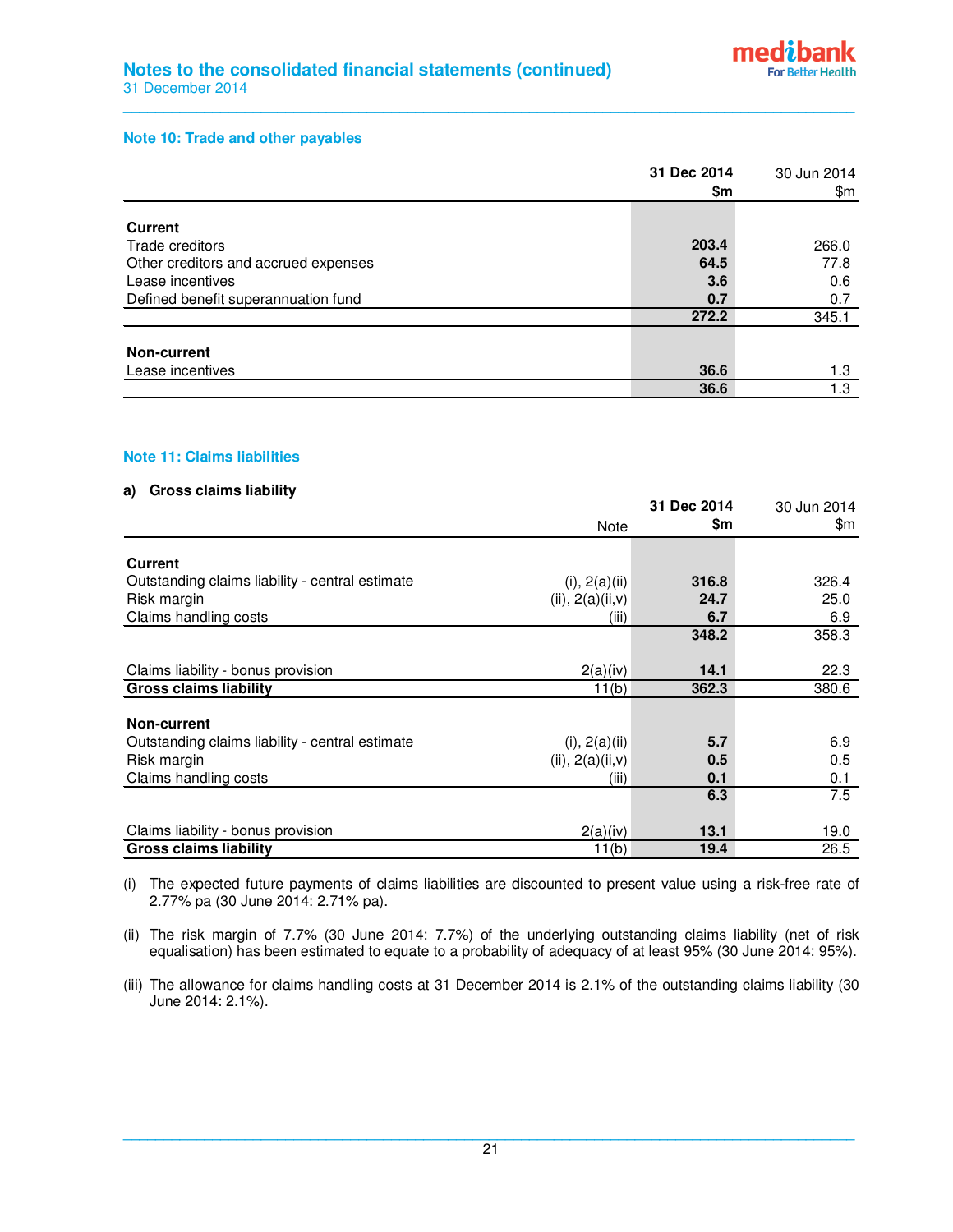# **Note 11: Claims liabilities (continued)**

# **b) Reconciliation of movement in claims liabilities**

|                                          | 31 Dec 2014 | 30 Jun 2014 |
|------------------------------------------|-------------|-------------|
|                                          | \$m         | \$m         |
|                                          |             |             |
| Balance at beginning of period (1 July)  | 407.1       | 406.6       |
| Claims incurred during the period        | 2,562.8     | 4,952.4     |
| Claims paid during the period            | (2,565.7)   | (4,925.1)   |
| Amount over provided on central estimate | (21.8)      | (33.5)      |
| Risk margin                              | (0.4)       | 7.0         |
| Claims handling costs                    | (0.2)       | (0.3)       |
| Movement in discount                     | (0.1)       |             |
| Balance at end of period                 | 381.7       | 407.1       |

**\_\_\_\_\_\_\_\_\_\_\_\_\_\_\_\_\_\_\_\_\_\_\_\_\_\_\_\_\_\_\_\_\_\_\_\_\_\_\_\_\_\_\_\_\_\_\_\_\_\_\_\_\_\_\_\_\_\_\_\_\_\_\_\_\_\_\_\_\_\_\_\_\_\_\_\_\_\_\_\_\_\_\_\_\_\_\_\_\_\_** 

Note: movement includes both current and non-current. Claims incurred and claims paid exclude levies and rebates.

# **Note 12: Unearned premium liability**

|                            | 31 Dec 2014 | 30 Jun 2014 |
|----------------------------|-------------|-------------|
|                            | \$m         | \$m         |
|                            |             |             |
| <b>Current</b>             |             |             |
| Unearned premium liability | 484.3       | 621.4       |
|                            | 484.3       | 621.4       |
|                            |             |             |
| <b>Non-current</b>         |             |             |
| Unearned premium liability | 44.4        | 43.5        |
|                            | 44.4        | 43.5        |

A reconciliation of the movement in the unearned premium liability for the half-year is as follows:

|                                                            | 31 Dec 2014<br>\$m | 30 Jun 2014<br>\$m |
|------------------------------------------------------------|--------------------|--------------------|
|                                                            |                    |                    |
| Balance at beginning of period (1 July)                    | 664.9              | 596.9              |
| Deferral of premium on contracts written during the period | 379.8              | 627.5              |
| Earnings of premiums deferred in prior periods             | (516.0)            | (559.5)            |
| Balance at end of period                                   | 528.7              | 664.9              |

Note: movement includes both current and non-current.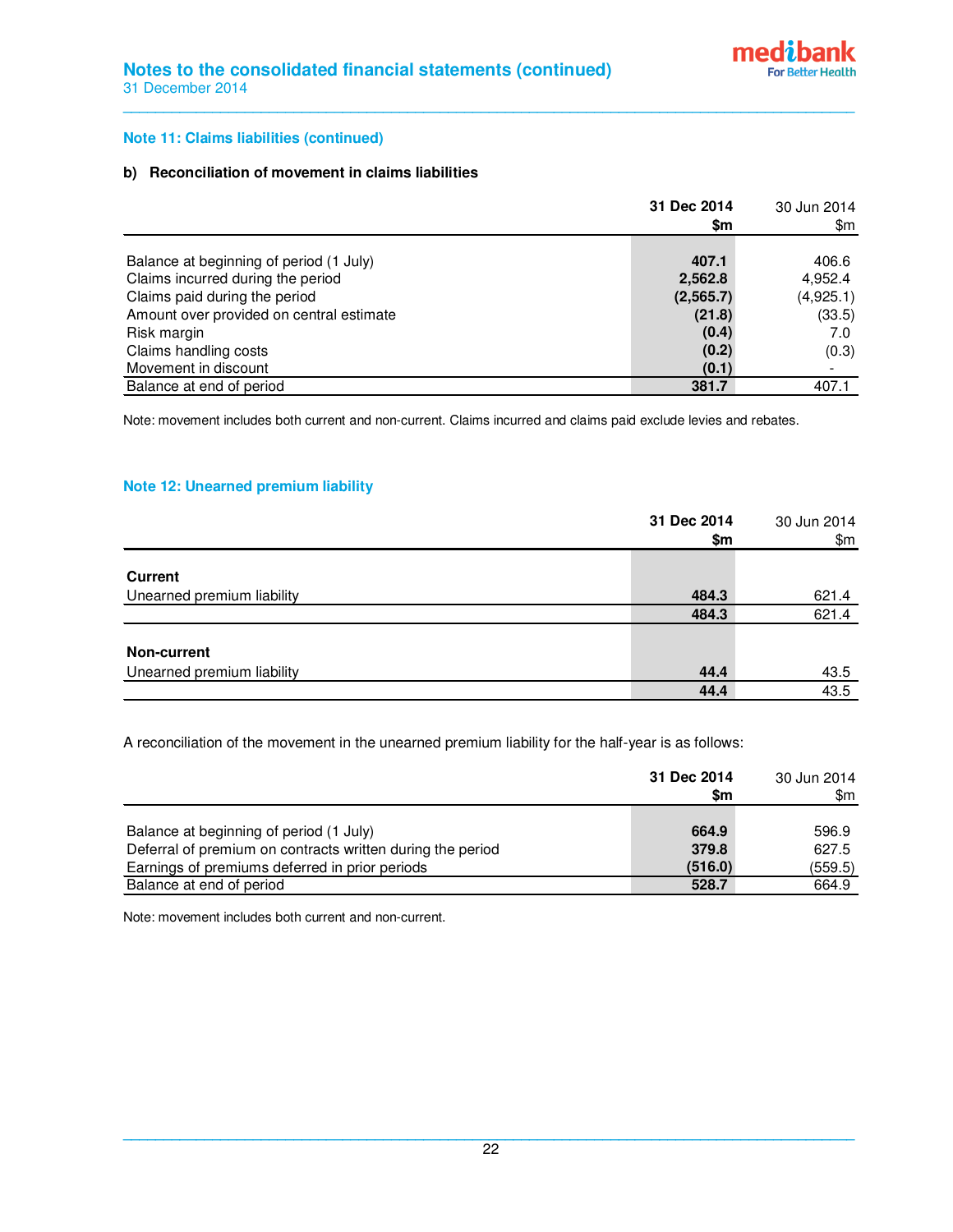# **Note 13: Provisions**

|                       | 31 Dec 2014 | 30 Jun 2014 |
|-----------------------|-------------|-------------|
|                       | \$m         | \$m         |
| <b>Current</b>        |             |             |
| Restructuring         | 10.2        | 24.7        |
| Make good             | 2.7         | 2.3         |
| Employee entitlements | 30.8        | 42.0        |
| Medical services      | 13.6        | 15.1        |
| Other                 | 5.0         | 5.6         |
|                       | 62.3        | 89.7        |
|                       |             |             |
| <b>Non-current</b>    |             |             |
| Restructuring         | 10.6        | 10.6        |
| Make good             | 6.4         | 7.7         |
| Employee entitlements | 21.1        | 23.3        |
| Other                 | 3.4         | 3.6         |
|                       | 41.5        | 45.2        |

**\_\_\_\_\_\_\_\_\_\_\_\_\_\_\_\_\_\_\_\_\_\_\_\_\_\_\_\_\_\_\_\_\_\_\_\_\_\_\_\_\_\_\_\_\_\_\_\_\_\_\_\_\_\_\_\_\_\_\_\_\_\_\_\_\_\_\_\_\_\_\_\_\_\_\_\_\_\_\_\_\_\_\_\_\_\_\_\_\_\_** 

# **Note 14: Contributed equity**

|                                | 31 Dec 2014 | 30 Jun 2014 |
|--------------------------------|-------------|-------------|
|                                | \$m         | \$m         |
|                                |             |             |
| (a) Fully paid ordinary shares |             |             |
| Ordinary shares fully paid     | 85.0        | 85.0        |

# **(b) Movements in shares on issue**

|                  |                          | Number of<br>shares | \$ per share | \$m  |
|------------------|--------------------------|---------------------|--------------|------|
| 1 July 2014      | Opening balance          | 85,000,100          | 1.00         | 85.0 |
| 16 October 2014  | Share split prior to IPO | 2,669,003,140       |              |      |
| 31 December 2014 | <b>Closing balance</b>   | 2,754,003,240       |              | 85.0 |

A share split took place prior to the Group's IPO in the half-year period ended 31 December 2014, whereby an additional 31.4 shares were issued for every one existing share. The share split did not increase the balance of the Group's contributed equity, as no new shares were issued.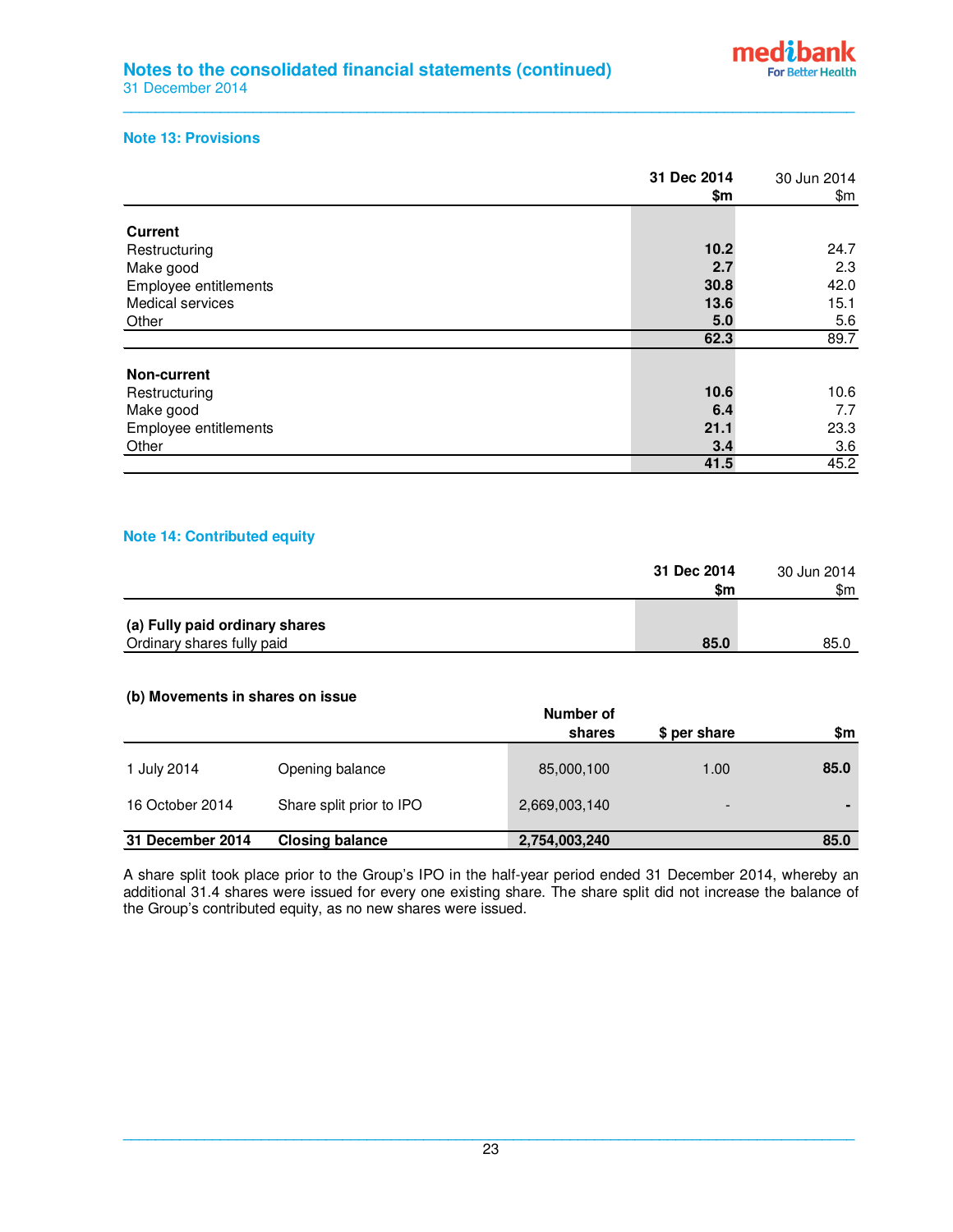# **Note 15: Dividends**

# **(a) Dividends paid**

|                                                                                                   | 31 Dec 2014                 |       | 31 Dec 2013                |       |
|---------------------------------------------------------------------------------------------------|-----------------------------|-------|----------------------------|-------|
|                                                                                                   | $$$ per fully<br>paid share | \$m   | \$ per fully<br>paid share | \$m   |
|                                                                                                   | 0.05                        | 138.0 | 3.53                       | 300.0 |
| Special unfranked dividend - prior financial year                                                 |                             |       |                            |       |
| Final unfranked dividend - prior financial year<br>Special unfranked dividend - current financial | 0.02                        | 42.0  | 0.92                       | 78.1  |
| year                                                                                              | 0.02                        | 58.8  |                            |       |
|                                                                                                   | 0.09                        | 238.8 | 4.45                       | 378.1 |

**\_\_\_\_\_\_\_\_\_\_\_\_\_\_\_\_\_\_\_\_\_\_\_\_\_\_\_\_\_\_\_\_\_\_\_\_\_\_\_\_\_\_\_\_\_\_\_\_\_\_\_\_\_\_\_\_\_\_\_\_\_\_\_\_\_\_\_\_\_\_\_\_\_\_\_\_\_\_\_\_\_\_\_\_\_\_\_\_\_\_** 

The special and final unfranked dividend for the financial year ended 30 June 2014 and the special unfranked dividend for the current financial year were paid on 30 October 2014. The dividend per share for the current halfyear period has been calculated based on the number of shares outstanding at the payment date, subsequent to the share split (refer Note 14(b)). The dividend per share for the comparative period has been calculated based on the number of shares on issue prior to the share split.

No dividends have been proposed or paid since the end of the reporting period.

# **(b) Franking account**

The Group's franking account balance was reset to nil at the time of listing of Medibank Private's shares on 25 November 2014, as the Group cannot pass on to Australian resident shareholders the benefit of any franking credits accrued prior to the date of listing.

# **Note 16: Earnings per share**

# **(a) Earnings per share for profit attributable to ordinary equity holders of the Company**

|                            | 31 Dec 2014<br><b>Cents</b> | 31 Dec 2013<br>Cents |
|----------------------------|-----------------------------|----------------------|
| Basic earnings per share   | 5.2                         | 2.6                  |
| Diluted earnings per share | 5.2                         | 2.6                  |

A share split took place prior to the Group's IPO in the half-year period ended 31 December 2014 (refer Note 14(b)). The basic and diluted earnings per share presented for both the current and comparative half-year periods are calculated using the number of shares on issue following the share split.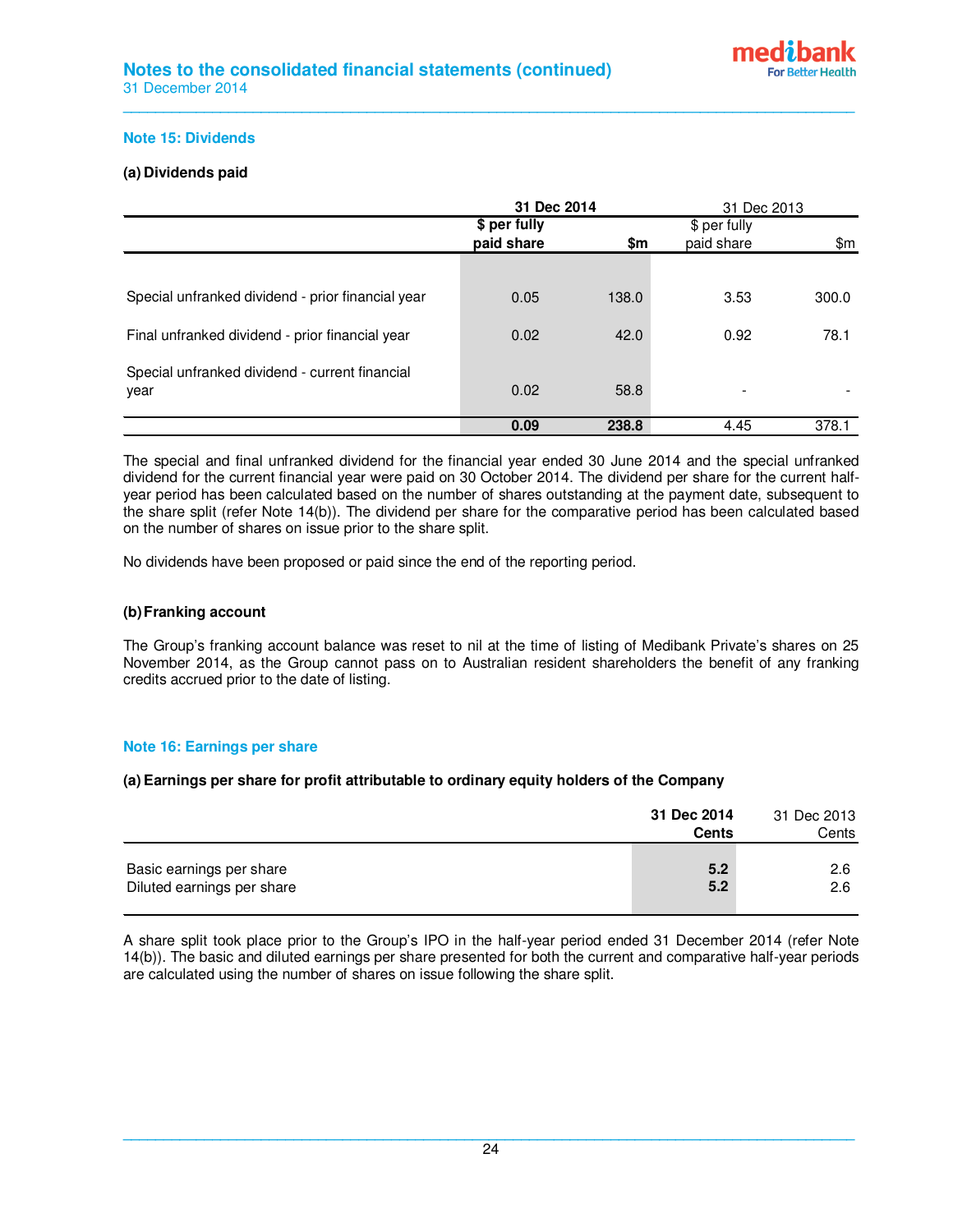# **Note 16: Earnings per share (continued)**

# **(b) Earnings used in calculating basic and diluted earnings per share**

|                                                                                    | 31 Dec 2014<br>\$m | 31 Dec 2013<br>\$m |
|------------------------------------------------------------------------------------|--------------------|--------------------|
| Profit for the half-year attributable to ordinary equity holders of the<br>Company | 143.8              | 71.0               |

**\_\_\_\_\_\_\_\_\_\_\_\_\_\_\_\_\_\_\_\_\_\_\_\_\_\_\_\_\_\_\_\_\_\_\_\_\_\_\_\_\_\_\_\_\_\_\_\_\_\_\_\_\_\_\_\_\_\_\_\_\_\_\_\_\_\_\_\_\_\_\_\_\_\_\_\_\_\_\_\_\_\_\_\_\_\_\_\_\_\_** 

# **(c) Weighted average number of ordinary shares used in calculating earnings per share**

|                                                                                                        | Note | 31 Dec 2014<br>Number of<br>shares | 31 Dec 2013<br>Number of<br>shares |
|--------------------------------------------------------------------------------------------------------|------|------------------------------------|------------------------------------|
| Weighted average number of ordinary shares used in calculating<br>basic and diluted earnings per share | 14   | 2,754,003,240                      | 2,754,003,240                      |

# **Note 17: Contingencies**

There were no material contingent assets or contingent liabilities pertaining to the Group at the end of the current reporting period.

# **Note 18: Events occurring after the reporting period**

There have been no events occurring after the reporting period which would have a material effect on the Group's consolidated interim financial report at 31 December 2014.

# **Note 19: Key management personnel remuneration**

Medibank Private will grant performance rights with an underlying aggregate face value of \$3,096,549 under a Performance Rights Plan to the Managing Director and other key management personnel as the long-term incentive component of their remuneration for the financial year ended 30 June 2015. The plan details are currently being finalised.

The total value of the arrangement will be expensed over the performance period, commencing on 1 December 2014 and ending on 30 June 2017. Specific conditions relating to EPS and total shareholder return must be satisfied over this period for the performance rights to vest. The estimated accounting expense for the half-year ended 31 December 2014 is less than \$100,000.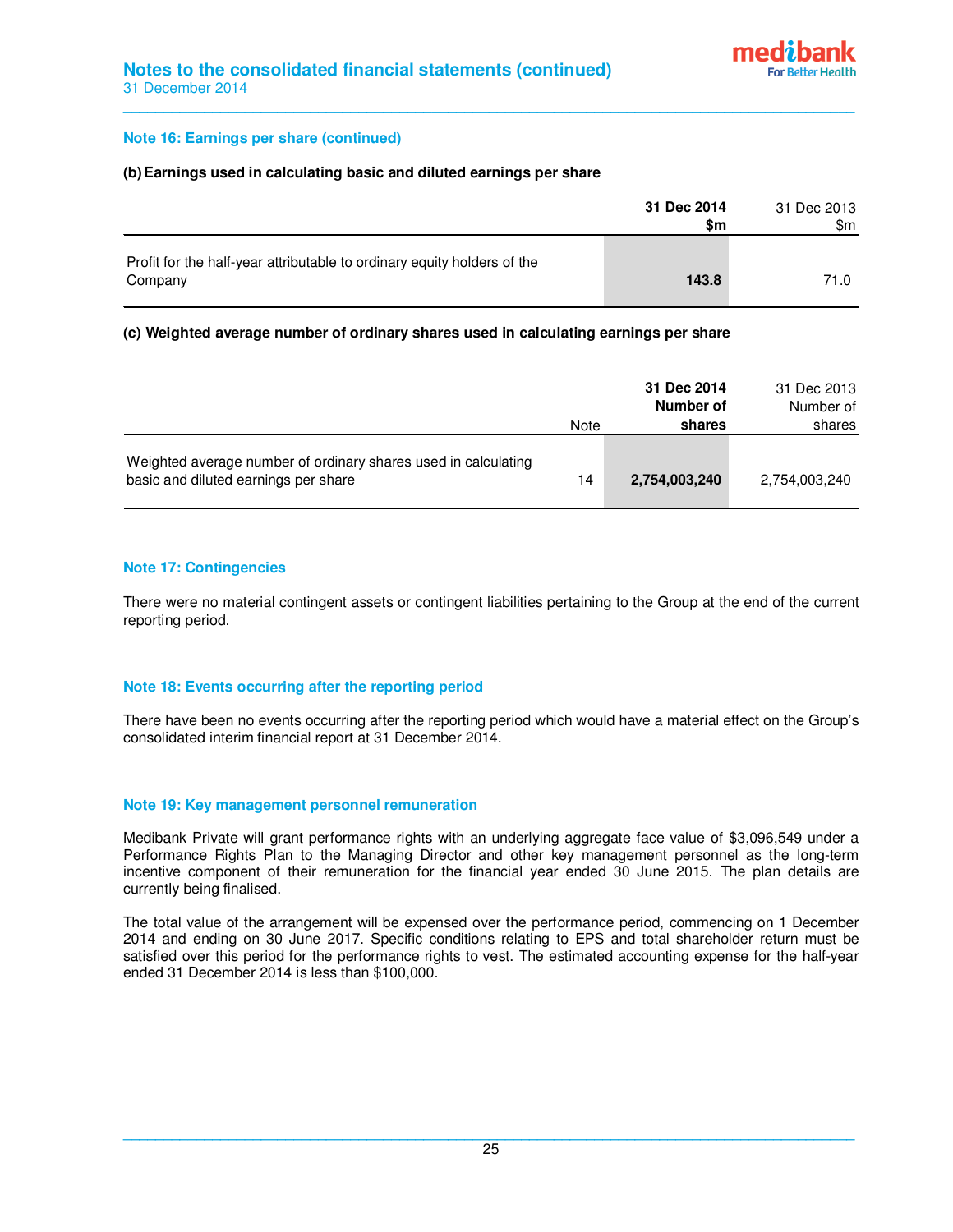|                                                    | 31 Dec 2014<br>\$m | 31 Dec 2013<br>\$m |
|----------------------------------------------------|--------------------|--------------------|
| Profit for the half-year                           | 143.8              | 71.0               |
| Depreciation                                       | 9.2                | 8.5                |
| Amortisation of intangibles assets                 | 14.3               | 15.9               |
| Amortisation of deferred acquisition costs         | 6.6                | 2.4                |
| Impairment of intangible assets                    |                    | 80.0               |
| Impairment of trade receivables                    | 0.1                |                    |
| Net loss/(gain) on disposal of assets              | 0.4                | (0.3)              |
| Net realised gain on financial assets              | (4.2)              | (35.7)             |
| Net unrealised loss on financial assets            | 0.8                | 10.4               |
| Interest income                                    | (28.2)             | (31.2)             |
| Dividend income reinvested                         | (5.6)              | (2.5)              |
| Trust distribution reinvested                      | (8.7)              | (8.1)              |
| Investment expenses                                | 2.5                | 2.4                |
| Change in operating assets and liabilities:        |                    |                    |
| Decrease/(increase) in trade and other receivables | 36.6               | (8.8)              |
| Increase in inventories                            | (0.1)              |                    |
| Increase in deferred acquisition costs             | (14.4)             | (12.9)             |
| Increase in other assets                           | (1.7)              | (3.0)              |
| Decrease in net deferred tax assets                | 5.5                | 6.5                |
| Decrease in trade and other payables               | (44.7)             | (18.0)             |
| Decrease in unearned premium liability             | (136.2)            | (97.6)             |
| Decrease in claims liabilities                     | (25.3)             | (55.0)             |
| (Decrease)/increase in income tax liability        | (4.4)              | 18.8               |
| Decrease in provisions                             | (31.2)             | (13.1)             |
| Net cash outflow from operating activities         | (84.9)             | (70.3)             |

**\_\_\_\_\_\_\_\_\_\_\_\_\_\_\_\_\_\_\_\_\_\_\_\_\_\_\_\_\_\_\_\_\_\_\_\_\_\_\_\_\_\_\_\_\_\_\_\_\_\_\_\_\_\_\_\_\_\_\_\_\_\_\_\_\_\_\_\_\_\_\_\_\_\_\_\_\_\_\_\_\_\_\_\_\_\_\_\_\_\_** 

# **Note 20: Reconciliation of profit after income tax to net cash flow from operating profit**

# **Note 21: Assets held for sale**

|                                                                       | 31 Dec 2014<br>\$m | 30 Jun 2014<br>\$m |
|-----------------------------------------------------------------------|--------------------|--------------------|
| Non-current assets classified as held for sale:<br>Land and buildings | 10.4               | -                  |
|                                                                       | 10.4               |                    |

In accordance with AASB 5 Non-current Assets Held for Sale and Discontinued Operations, the Group has identified and intends to sell two properties which were previously classified as property plant and equipment. The sales of both properties are expected to occur within the next twelve months.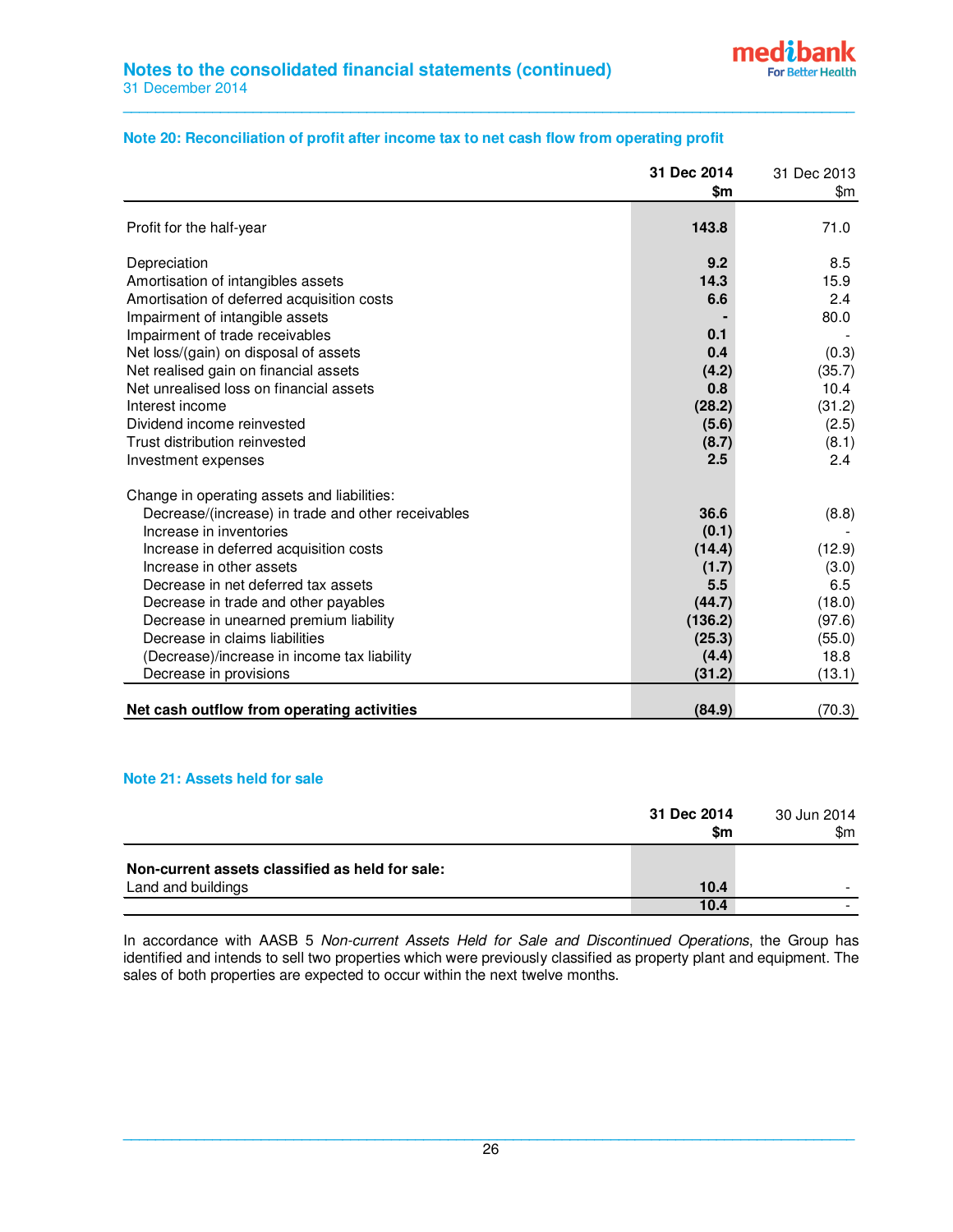

The directors declare that, in the opinion of the directors:

- (a) the financial statements and notes set out on pages 4 to 26 are in accordance with the Corporations Act 2001, including:
	- i. giving a true and fair view of the Consolidated Entity's financial position as at 31 December 2014 and of its performance for the half-year ended on that date; and
	- ii. complying with Australian Accounting Standards, the Corporations Regulations 2001 and other mandatory professional reporting requirements; and
- (b) there are reasonable grounds to believe that the Company and the Group will be able to pay their debts as and when they become due and payable.

This declaration is made in accordance with a resolution of the directors.

On behalf of the Board,

exande

George Savvidet

Elizabeth Alexander AM George Savvides Chairman Managing Director

20 February 2015 Melbourne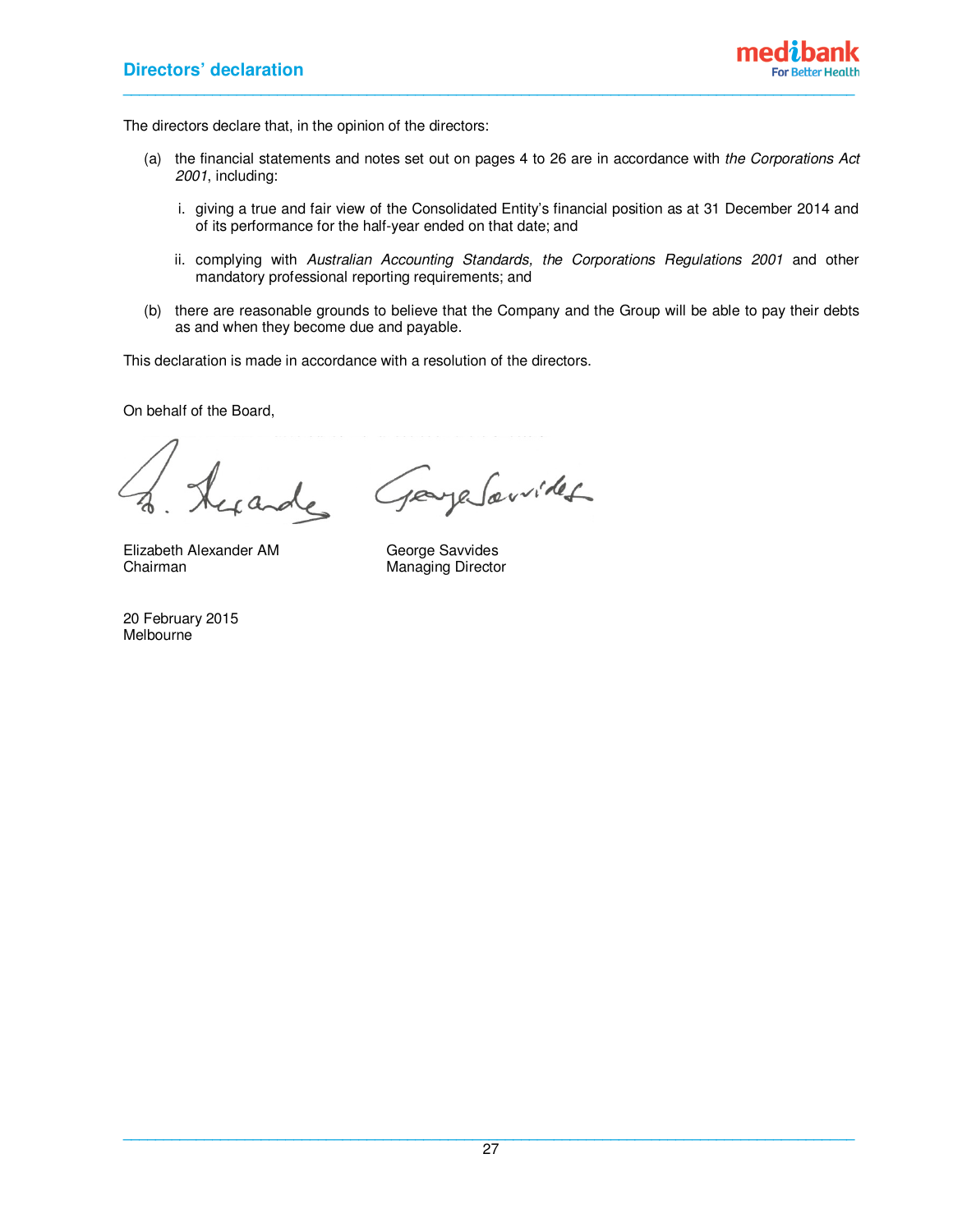

# **Independent auditor's review report to the members of Medibank Private Limited**

# **Report on the Half-Year Financial Report**

We have reviewed the accompanying half-year financial report, which comprises the consolidated statement of financial position as at 31 December 2014, and the consolidated income statement, the consolidated statement of comprehensive income, the consolidated statement of changes in equity and the consolidated statement of cash flows for the half-year ended on that date, selected explanatory notes and the directors' declaration for the Medibank Private Limited Group (the consolidated entity). The consolidated entity comprises both Medibank Private Limited (the Company) and the entities it controlled during that half-year.

# *Directors' responsibility for the half-year financial report*

The directors of the Company are responsible for the preparation of the half-year financial report that gives a true and fair view in accordance with Australian Accounting Standards (including the Australian Accounting Interpretations) and the *Corporations Act 2001* and for such internal control as the directors determine is necessary to enable the preparation of the half-year financial report that is free from material misstatement whether due to fraud or error.

# *Auditor's responsibility*

Our responsibility is to express a conclusion on the half-year financial report based on our review. We conducted our review in accordance with Auditing Standard on Review Engagements ASRE 2410 *Review of a Financial Report Performed by the Independent Auditor of the Entity*, in order to state whether, on the basis of the procedures described, we have become aware of any matter that makes us believe that the financial report is not in accordance with the *Corporations Act 2001* including: giving a true and fair view of the consolidated entity's financial position as at 31 December 2014 and its performance for the half-year ended on that date; and complying with Accounting Standard AASB 134 *Interim Financial Reporting* and the *Corporations Regulations 2001*. As the auditor of Medibank Private Limited, ASRE 2410 requires that we comply with the ethical requirements relevant to the audit of the annual financial report.

A review of a half year financial report consists of making enquiries, primarily of persons responsible for financial and accounting matters, and applying analytical and other review procedures. A review is substantially less in scope than an audit conducted in accordance with Australian Auditing Standards and consequently does not enable us to obtain assurance that we would become aware of all significant matters that might be identified in an audit. Accordingly, we do not express an audit opinion.

# *Independence*

In conducting our review, we have complied with the independence requirements of the *Corporations Act 2001.*

*Place, 2 Southbank Boulevard, SOUTHBANK VIC 3006, GPO Box 1331, MELBOURNE VIC 3001 T 61 3 8603 1000, F 61 3 8603 1999, www.pwc.com.au*

Liability limited by a scheme approved under Professional Standards Legislation.